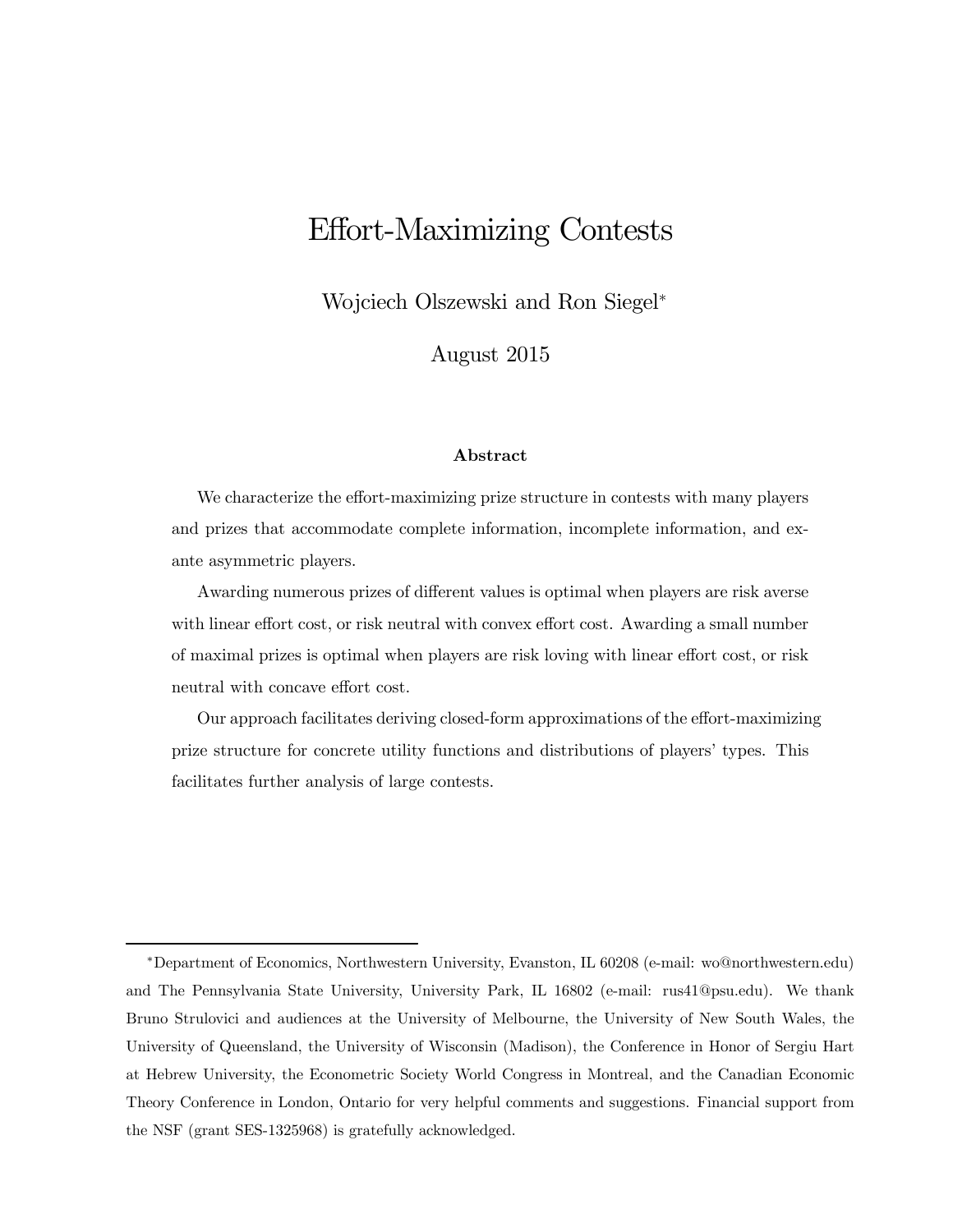### 1 Introduction

This paper investigates the following contest design question. Given a pool of (possibly) exante heterogeneous contestants, who may or may not have private information about their abilities or prize valuations, and given a prize budget, what is the prize structure (the number and values of prizes) that maximizes the aggregate equilibrium effort of the contestants?

Some answers to this question have been provided in the existing literature, but they have often been partial or limited to environments with ex-ante identical players or identical prizes, and relied on restrictive functional forms and informational assumptions.<sup>1</sup> In reality, contestants are often ex-ante asymmetric, their costs of effort and prize valuations may not be linear, and they may have varying degrees of private information. When multiple prizes are awarded, they are often not identical. These features make even contests with a given prize structure difficult or impossible to solve, let alone solving and optimizing over the set of all possible prize structures.

We consider contests with a large number of contestants, who may be ex-ante asymmetric and may or may not have private information about their ability or prize valuations.2 We model contests as multi-prize all-pay auctions, in which a player's bid represents her effort (or performance). Players' prize valuations and effort costs need not be linear, and the contest may award a combination of heterogeneous and identical prizes. Players' type distributions are independent, but need not be identical. Complete information is a special case. All players choose their effort simultaneously. The player with the highest effort obtains the highest prize, the player with the second-highest effort obtains the second-highest prize, etc.

To solve for the optimal prize structure we use the methods developed in Olszewski and Siegel (2015) (henceforth: OS). They showed that the equilibrium outcomes of contests with a large number of contestants and prizes can be approximated by certain incentivecompatible (IC) and individually rational (IR) mechanisms. The approximation applies uniformly across all equilibria, even when solving for a contest equilibrium may be difficult

<sup>&</sup>lt;sup>1</sup>See, for example, Glazer and Hassin (1988), Barut and Kovenock (1998), Clark and Riis (1998), and Moldovanu and Sela (2001, 2006). Konrad (2007) provides an overview of the contest literature.

<sup>2</sup>Settings with a large number of contestants who compete for prizes by expending resources include college admissions (in 2012, 4-year colleges in the US received more than 8 mln applications and enrolled approximately 1.5 mln freshmen), grant competitions (in each of the last several years, the National Science Foundation received more than 40,000 grant applications and awarded more than 10,000 grants), sales competitions in large firms (Cisco, which has more than 15,000 partners in the US, holds several sales competitions among its partners), and certain sports competitions (between 2010 and 2012, Tokyo, London, New York, Chicago, and Sydney each hosted a marathon with more than 30,000 participants).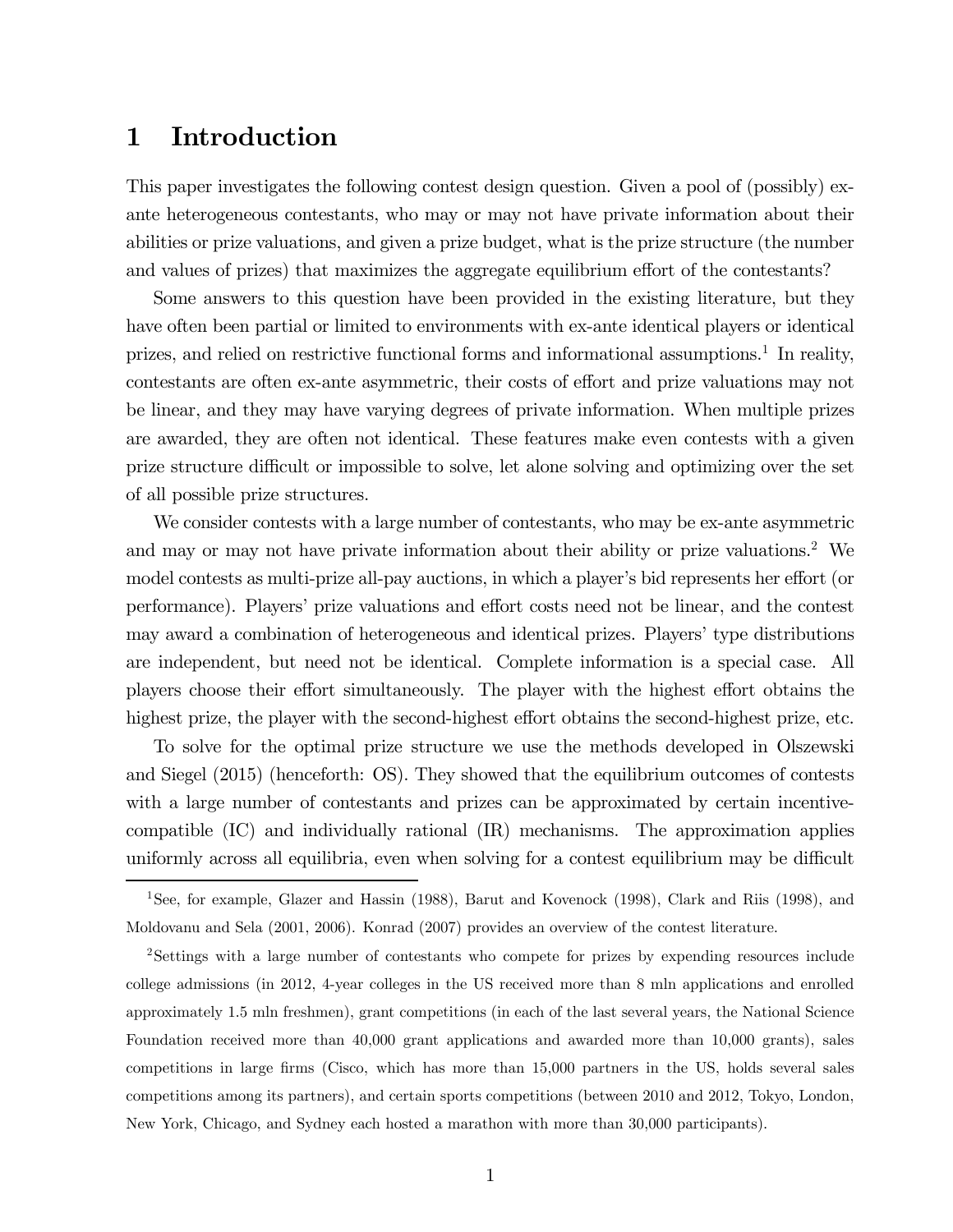or impossible. This makes it possible to translate the contest design question to a tractable mechanism design problem, namely, to maximize the expected revenue in the mechanism across all prize structures that satisfy a budget constraint. We show that this is in fact a calculus of variations problem, which can be solved by standard methods.

Our main results characterize the optimal prize structure. When effort costs are convex (and prize valuations are linear) or when prize valuations are concave (and effort costs are linear), it is optimal to award numerous prizes of different values. In the former case, if the marginal cost of the first unit of effort is 0, it is optimal to award a prize to nearly all contestants. The latter case corresponds to risk-averse contestants when the prizes are denominated in monetary terms. When effort costs are linear or concave (and prize valuations are linear) or when prize valuations are linear or convex (and effort costs are linear), it is optimal to award only prizes of the highest possible value. As this value increases, the number of optimally awarded prizes decreases, which in the limit corresponds to a single grand prize. These results are in line with the findings of Moldovanu and Sela (2001) (henceforth: MS), who studied the symmetric equilibrium of contests with ex-ante symmetric contestants with incomplete information and linear prize valuations.3

In addition to characterizing the optimal prize structure, our approach characterizes the equilibrium efforts of all players in an optimal contest. The approach also uncovers a novel connection between optimal contests and Myerson's (1981) optimal auctions, because it uses a similar mechanism design formulation. The intuition behind this connection helps to explain why in our setting solving for the optimal prize structure is a tractable problem. In discrete contests, such as those of MS, increasing the value of a prize has countervailing effects: it increases competition among contestants who have a good chance of winning this prize, but discourages players with lower ability, who have a lower chance of winning this prize. This makes the problem challenging in a symmetric environment, and intractable in an asymmetric one. But the latter effect is absent in our mechanism design formulation, and this makes the problem tractable. Our characterization can also be used to derive the optimal prize structure in closed form once a functional form for the effort costs or prize valuations is specified.<sup>4</sup> Finally, our approach can be used to investigate contests that are optimal with respect to other goals, such as maximizing contestants' highest effort.5

<sup>&</sup>lt;sup>3</sup>They showed that a grand prize is optimal when effort costs are linear or concave, but may be inferior to a set of two prizes of different values when effort costs are convex. Section 5.2 provides a more detailed comparison of our results for convex costs to those of MS.

<sup>4</sup>This is demonstrated by examples in Sections 4.4 and 5.3.

<sup>&</sup>lt;sup>5</sup>Bodoh-Creed and Hickman (2015) study affirmative action by investigating a different large contest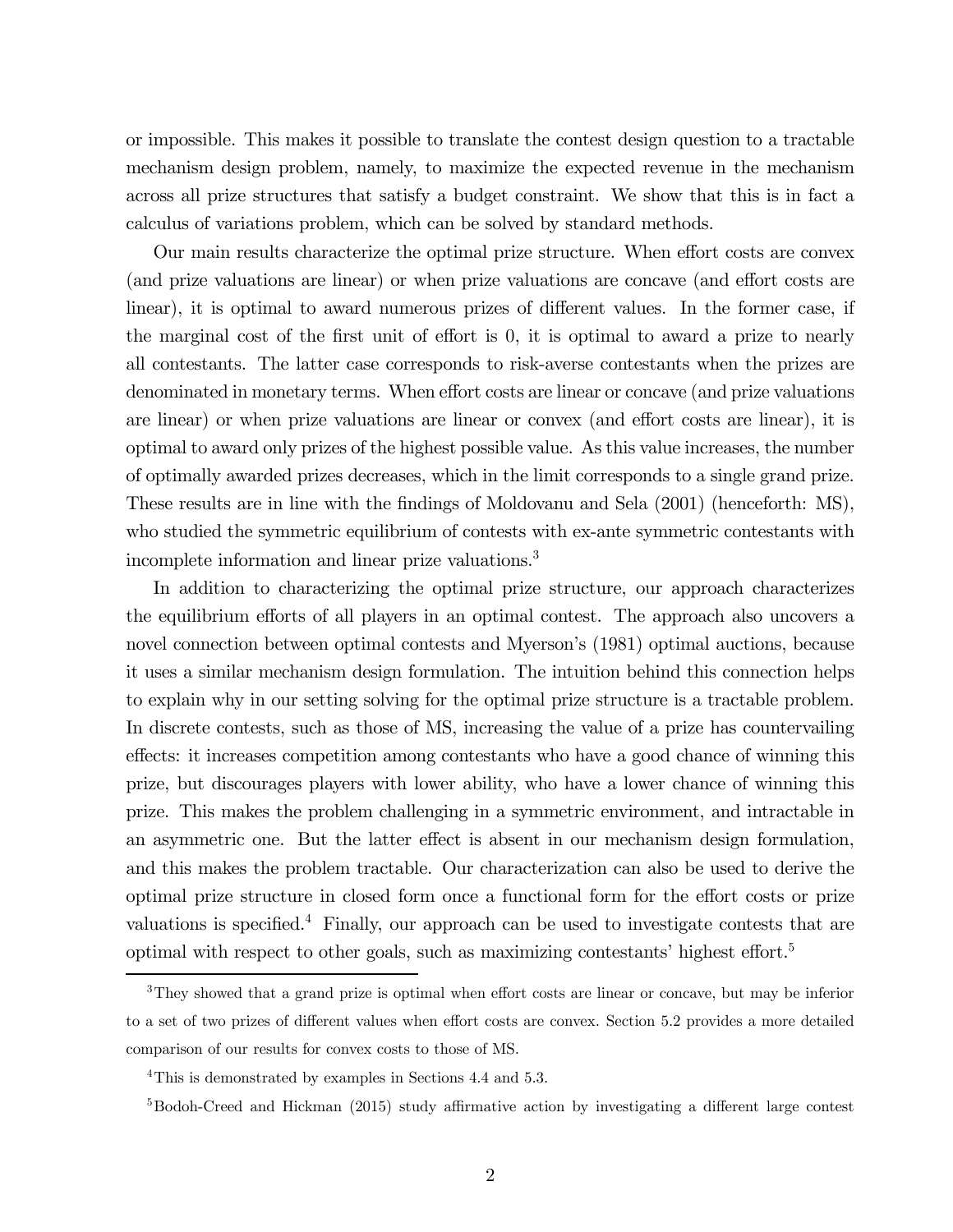Section 2 describes the contest environment. Section 3 describes the mechanism design framework and OS's approximation result. Section 4 analyzes the optimal prize structure when players have linear costs. Section 5 analyzes the optimal prize structure when players have linear prize valuations. Section 6 briefly discusses maximizing contestants' highest effort and concludes. The Appendix contains proofs of results not given in the text.

### 2 Asymmetric contests

In a contest,  $n$  players compete for  $n$  prizes of known value. Each player is characterized by a type  $x \in X = [0, 1]$ , and each prize is characterized by a number  $y \in Y = [0, m]$  with  $m \geq 1$ . Prize 0 is "no prize." The prizes are denoted  $y_1^n \leq y_2^n \leq \cdots \leq y_n^n$ , some of which may be 0, i.e., no prize. Player i's privately known type  $x_i^n$  is distributed according to a *cdf*  $F_i^n$ , and these distributions are commonly known and independent across players. In the special case of complete information, each cdf corresponds to a Dirac (degenerate) measure.

In the contest, each player chooses his or her effort level  $t$ , the player with the highest effort obtains the highest prize, the player with the second-highest effort obtains the secondhighest prize, and so on. Ties are resolved by a fair lottery. The utility of a type  $x$  player from exerting effort  $t \geq 0$  and obtaining prize y is

$$
U(x, y, t) = xh(y) - c(t),
$$
\n<sup>(1)</sup>

where  $h(0) = c(0) = 0$ , and functions h and c are continuously differentiable and strictly increasing.6 The functional form (1) and special cases thereof have been assumed in numerous existing papers (see, for example, Clark and Riis (1998), henceforth: CR, Bulow and Levin (2006), henceforth: BL, MS, and Xiao (2013)). We will be interested primarily in concave functions h and convex functions c, which capture risk aversion (assuming that  $y$ is a monetary prize, while  $t$  stands for effort, not for a monetary bid) and typical costs of effort. However, most of our analysis does not require these assumptions, and Sections 4.3 and 5.2 provide results also for convex h and concave  $c$ .

Since we study some limits of sequences of contests when  $n$  diverges to infinity, we refer to a contest with n players and n prizes as the "n-th contest." Every contest has at least one mixed-strategy Bayesian Nash equilibrium.7

model.

<sup>&</sup>lt;sup>6</sup>Dividing each player's utility by x to obtain  $h(y) - c(t)/x$ , which accommodates private information about ability, has no effect on the results.

<sup>7</sup>This follows from Corollary 5.2 in Reny (1999).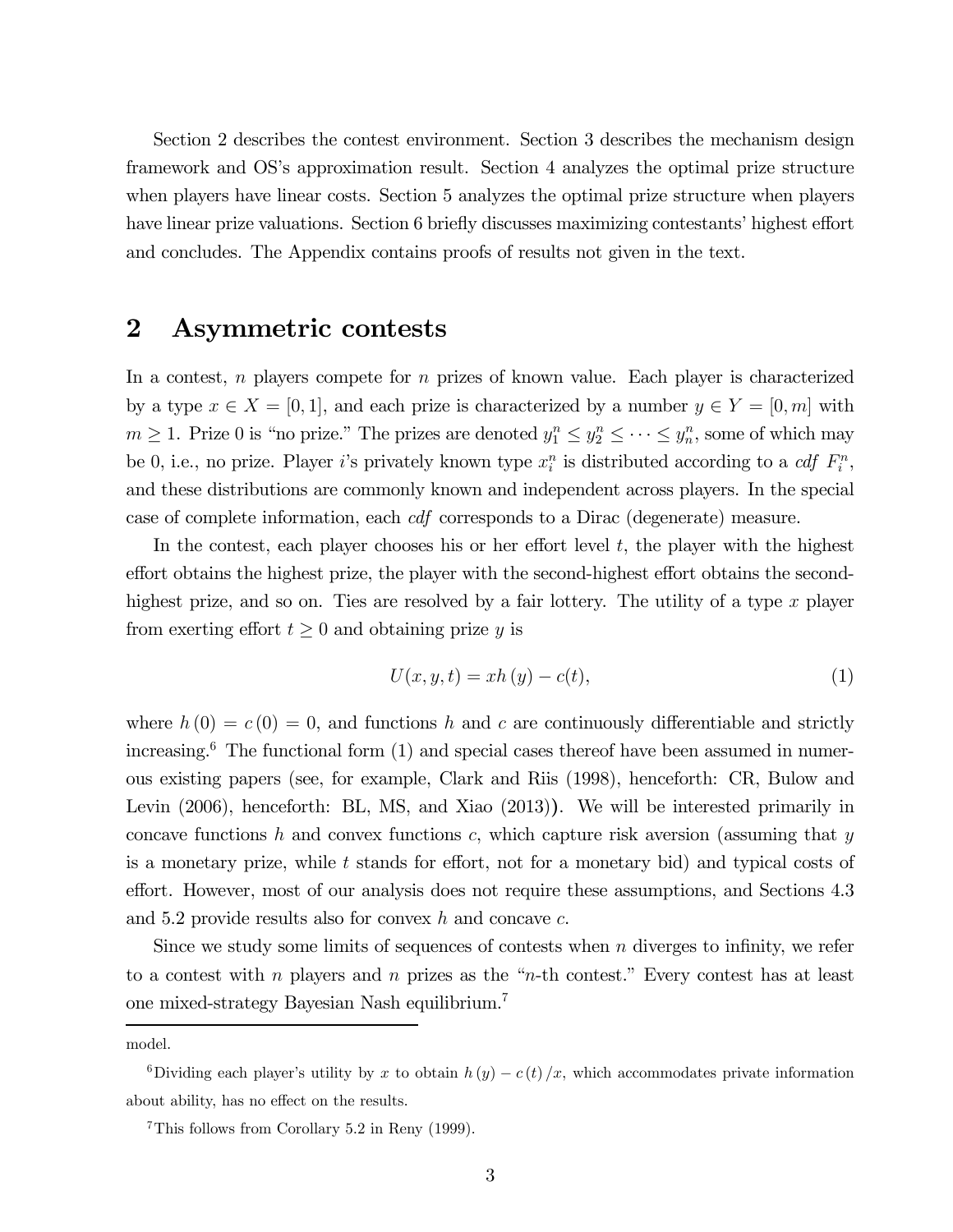### 3 Mechanism-design approach to studying contests

The optimal design of asymmetric contests of the kind described in Section 2 is difficult or impossible, because no method currently exists for characterizing their equilibria for most type and prize distributions. And even in the few cases for which a characterization exists, the equilibria have a complicated form, or can be derived only by means of algorithms (BL, Siegel (2010), and Xiao (2013)). Therefore, we will use the mechanism-design approach to studying the equilibria of large contests, which was developed in OS. We now describe this approach.

#### 3.1 Limit distributions

Let  $F^n = \left(\sum_{i=1}^n F_i^n\right)/n$ , so  $F^n(x)$  is the expected percentile ranking of type x in the n-th contest given the random vector of players' types. We denote by  $G<sup>n</sup>$  the empirical prize distribution, which assigns a mass of  $1/n$  to each prize  $y_j^n$  (recall that there is no uncertainty about the prizes). We assume that  $F<sup>n</sup>$  converges in weak<sup>\*</sup>-topology to a distribution F that has a continuous, strictly positive density f, and  $G<sup>n</sup>$  converges to some (not necessarily continuous) distribution  $G<sup>8</sup>$ 

The convergence of  $F^n$  and  $G^n$  to limit distributions F and G accommodates as a special, extreme case complete-information contests with asymmetric players in which for some distributions F and G, player i's type in the n-th contest is  $x_i^n = F^{-1}(i/n)$  and prize j is  $y_j^n = G^{-1}(j/n)$ , where

$$
G^{-1}(r) = \inf\{z : G(z) \ge r\}.
$$

One example is contests with identical prizes and players who differ in their valuations for a prize. For this, consider  $h(y) = y$ , F uniform, and G that has  $G(y) = 1 - p$  for all  $y \in [0, 1)$ and  $G(1) = 1$ , where  $p \in (0, 1)$  is the limit ratio of the number of prizes to the number of players. Then  $x_i^n = i/n$  and  $y_j^n = 0$  if  $j/n \leq 1 - p$  and  $y_j^n = 1$  if  $j/n > 1 - p$ . The n-th contest is an all-pay auction with n players and  $\lceil pn \rceil$  identical (non-zero) prizes, and the value of a prize to player i is  $i/n$ . These contests were studied by CR, who considered competitions for promotions, rent seeking, and rationing by waiting in line.

Another example with complete information is contests with heterogeneous prizes and players who differ in their constant marginal valuation for a prize. For this, consider  $h(y) = y$ and F and G uniform. Then  $x_i^n = i/n$  and  $y_j^n = j/n$ . The *n*-th contest is an all-pay auction with *n* players and *n* prizes, and the value of prize *j* to player *i* is  $ij/n^2$ . These contests

<sup>&</sup>lt;sup>8</sup>Convergence in weak<sup>∗</sup>-topology can be defined as convergence of *cdf* s at points at which the limit *cdf* is continuous.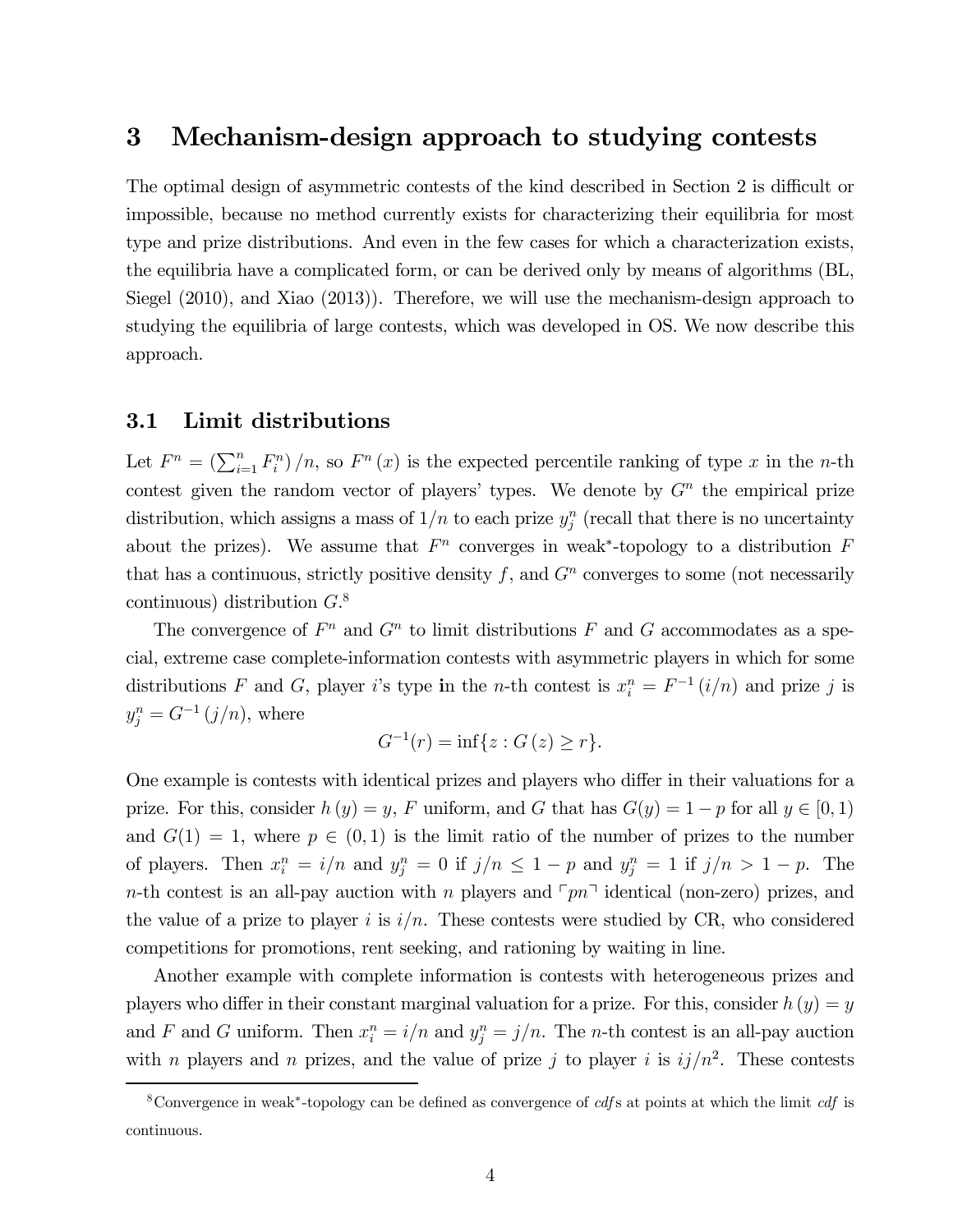were studied by BL, who considered hospitals that have a common ranking for residents and compete for them by offering identity-independent wages.<sup>9</sup>

Many other complete-information contests with asymmetric players can be accommodated, including contests for which no equilibrium characterization exists. One example is contests with a combination of heterogeneous and identical prizes.

Another special, extreme case of the convergence of  $F<sup>n</sup>$  and  $G<sup>n</sup>$  is incomplete-information contests with ex-ante symmetric players that have the same *iid* type distributions  $F_i^n = F$ . This case includes the setting of MS. Beyond these extreme cases, our setting accommodates numerous incomplete-information contests with many ex-ante asymmetric players. No equilibrium characterization exists for such contests.

#### 3.2 Assortative allocation and transfers

The assortative allocation assigns to each type x prize  $y^A(x) = G^{-1}(F(x))$ . It is well known that the unique incentive-compatible mechanism that implements the assortative allocation and gives type  $x = 0$  a utility of 0 specifies for every type x effort

$$
t^{A}(x) = c^{-1} \left( x h \left( y^{A}(x) \right) - \int_{0}^{x} h \left( y^{A}(z) \right) dz \right). \tag{2}
$$

For example, in the setting corresponding to CR the assortative allocation assigns a prize to each type higher than  $1 - p$ , and the associated efforts are  $t^A(x) = 0$  for  $x \le 1 - p$  and  $t^A(x) = 1 - p$  for  $x > 1 - p$ . In the setting corresponding to BL, the assortative allocation assigns prize x to type x, and the associated efforts are  $t^A(x) = x^2/2$ .

#### 3.3 The approximation result

Corollary 2 in OS, which we state as Theorem 1 below, shows that the equilibria of contests with many players and prizes are approximated by the unique mechanism that implements the assortative allocation.

**Theorem 1** For any  $\varepsilon > 0$  there is an N such that for all  $n \geq N$ , in any equilibrium of the n-th contest each of a fraction of at least  $1 - \varepsilon$  of the players i obtains with probability at least  $1 - \varepsilon$  a prize that differs by at most  $\varepsilon$  from  $y^A(x_i^n)$ , and chooses effort that is with probability at least  $1 - \varepsilon$  within  $\varepsilon$  of  $t^A(x_i^n)$ .

 $9$ Xiao (2013) presented another model with complete information and heterogenous prizes, in which players have increasing marginal utility for a prize. He considered quadratic and exponential specifications, which are obtained in our model by setting  $h(y) = y^2$  and  $h(y) = e^y$  and F and G uniform.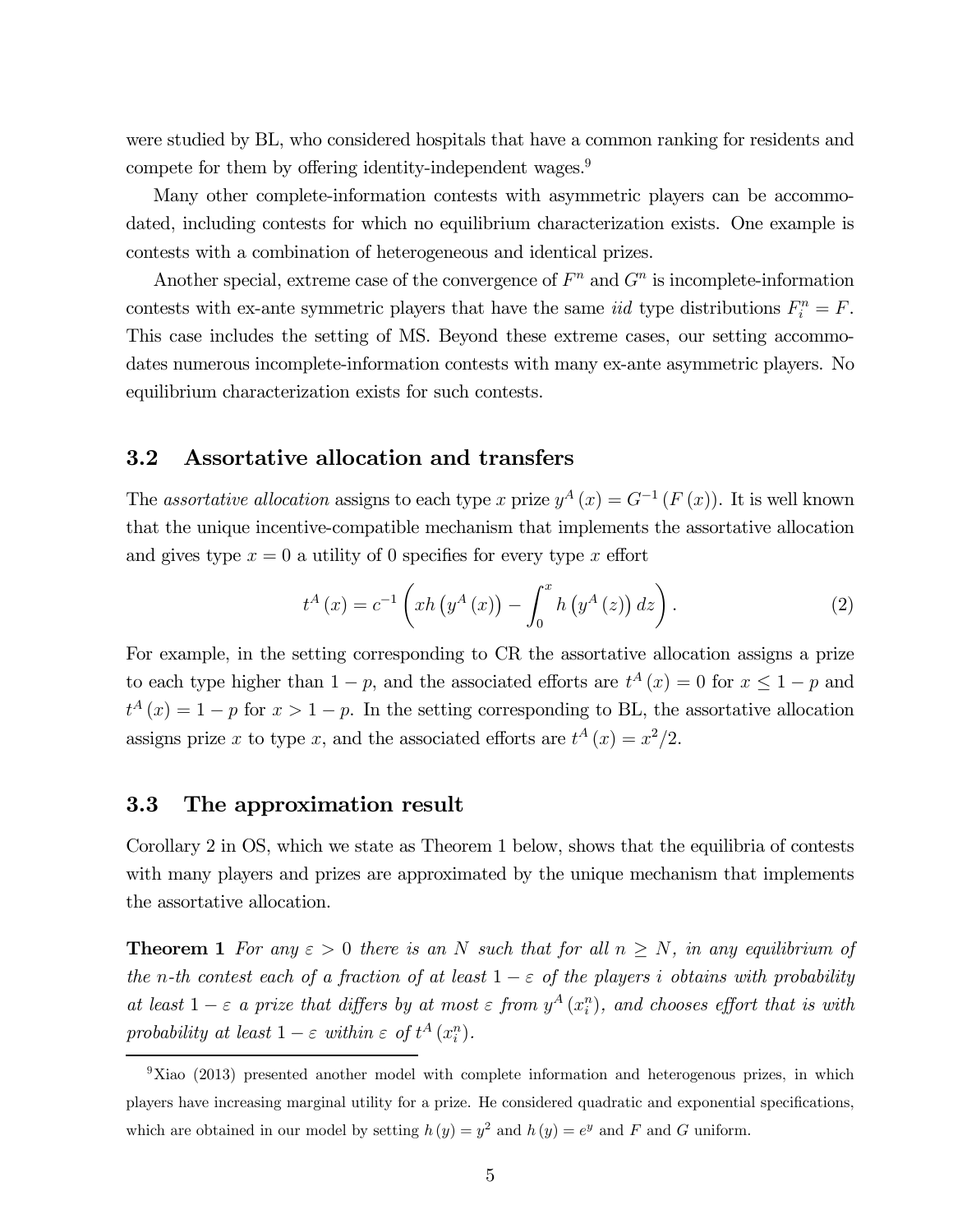Theorem 1 implies that the aggregate effort in large contests can be approximated by

$$
\int_0^1 t^A(x) f(x) dx.
$$
 (3)

More precisely, we refer to the aggregate effort divided by  $n$  in an equilibrium of the *n*-th contest as the average effort. We then have the following corollary of Theorem 1.

**Corollary 1** For any  $\varepsilon > 0$  there is an N such that for all  $n \geq N$ , in any equilibrium of the n-th contest the average effort is within  $\varepsilon$  of  $(3)$ .

### 4 Optimal contests for risk-averse players

We now investigate the prize structures in large contests that maximize the aggregate effort subject to a budget constraint. The constraint says that the average prize, or the prize per contestant, cannot exceed a certain value. We will present the main steps of our analysis, and relegate the technical details to the Appendix. In this section, we assume that  $U(x, y, t) =$  $xh(y) - t$ , i.e., that  $c(t) = t$ . In the next section, we obtain corresponding results for  $U(x, y, t) = xy - c(t)$ . This will show that different risk attitudes and curvatures of cost functions play a similar role in optimal contest design.<sup>10</sup>

Our first result shows that in order to solve the design problem for large contests it is enough to identify the prize distributions that maximize (3) in the limit setting subject to the budget constraint that the expected prize does not exceed a certain value  $C > 0$ . To formulate this result, consider a sequence of contests whose corresponding sequence of average type distributions  $F<sup>n</sup>$  converges to a distribution F with a continuous, strictly positive density f. The corresponding empirical prize distributions  $G_{\text{max}}^n$  are ones that maximize the aggregate effort. That is,  $G_{\text{max}}^n$  describes a set of n prizes that lead to some equilibrium with maximal aggregate effort, subject to the budget constraint that the average prize does not exceed some value  $C^n$  that converges to  $C^{11}$  Denote the corresponding maximal aggregate

 $10$ We conjecture that we would obtain a similar result for our general utility function  $(1)$ , but the analysis would be more complicated and no new interesting insight would be obtained by combining different risk attitudes and curvatures of cost functions.

<sup>11</sup>That a maximizing set of prizes exists can be shown by a straightforward upper hemi-continuity argument of the kind used, for example, to prove Corollary 2 in Siegel (2009). We note, however, that our results do not depend on the existence of such a maximizing set of prizes. For example, none of the analysis changes if  $G_{\text{max}}^n$  is instead chosen to correspond to a set of n prizes that lead to some equilibrium with aggregate equilibrium effort that is within  $1/n$  of the supremum of the aggregate equilibrium efforts over all sets of n prizes (subject to the budget constraint) and all equilibria for any given set of prizes.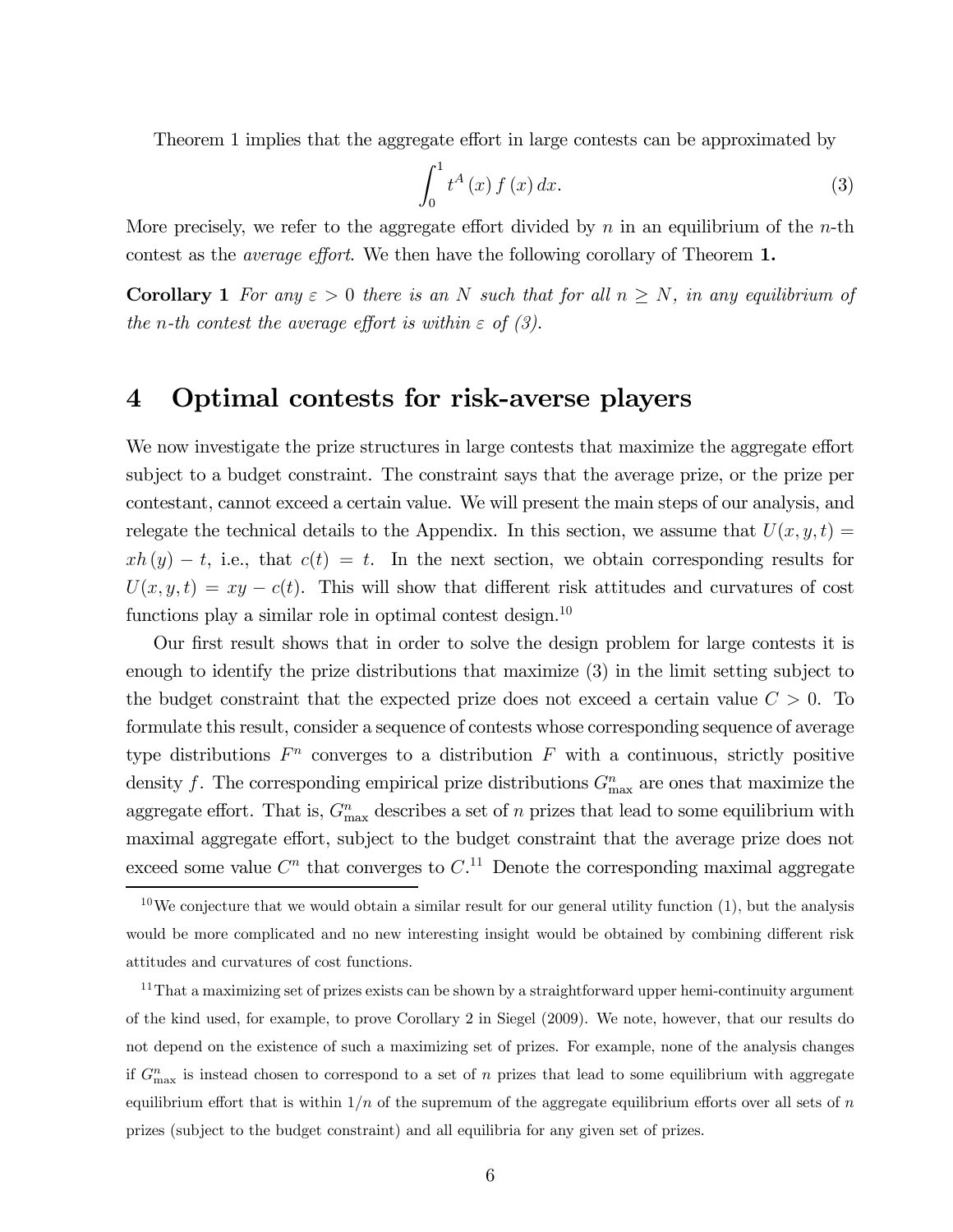effort by  $M_{\text{max}}^n$ .

For the limit setting, denote by  $\mathcal M$  the set of prize distributions that maximize (3) subject to the budget constraint that the expected prize does not exceed  $C$ . An upper hemicontinuity argument, given in the Appendix, shows that  $\mathcal M$  is not empty. Denote by  $M$  the corresponding maximal value of (3). Finally, consider any metrization of the weak∗-topology on the space of prize distributions.

**Proposition 1** 1. For any  $\varepsilon > 0$ , there is an N such that for every  $n \ge N$ ,  $G_{\text{max}}^n$  is within  $\varepsilon$  (in the metrization) of some distribution in M. In particular, if there is a unique prize distribution  $G_{\text{max}}$  that maximizes (3) subject to the budget constraint, then  $G_{\text{max}}^n$  converges to  $G_{\text{max}}$  in weak<sup>\*</sup>-topology. 2.  $M_{\text{max}}^n/n$  converges to M. 3. For any  $\varepsilon > 0$  and any  $G$  in  $\mathcal{M},$ there are an N and a  $\delta > 0$  such that for any  $n \geq N$  and any empirical prize distribution  $G<sup>n</sup>$  of n prizes that is within  $\delta$  of  $G$ , the average effort in any equilibrium of the n-th contest with empirical prize distribution  $G^n$  is within  $\varepsilon$  of  $M^n_{\text{max}}/n$ .

Part 1 of Proposition 1 shows that the optimal empirical prize distributions in large contests are approximated by the prize distributions that maximize (3) subject to the budget constraint. Part 2 shows that the maximal aggregate equilibrium effort is approximated by the maximal value of (3) subject to the budget constraint. Part 3 shows that any empirical prize distribution that is close to a prize distribution that maximizes (3) subject to the budget constraint generates aggregate equilibrium effort (in any equilibrium) that is close to maximal. For example, given a prize distribution  $G$  that maximizes  $(3)$  subject to the budget constraint, the set of n prizes defined by  $y_j^n = G^{-1}(j/n)$  for  $j = 1, ..., n$  generates, for large contests, aggregate equilibrium effort that is close to maximal; moreover, the average prize  $C<sup>n</sup>$  for the so defined distributions  $G<sup>n</sup>$  converges to the expected prize C for the distribution  $G.^{12}$ 

### 4.1 Reduction to a calculus of variations problem

By Proposition 1, we can focus on solving the following problem:

$$
\max_{G} \int_0^1 t^A(x) f(x) dx
$$
  
s.t. 
$$
\int_0^m y dG(y) \le C.
$$

The parameter  $C > 0$  should be interpreted as the budget per contestant, denominated in units of the prize  $y = 1$ . Similarly, prizes are denominated in units of the prize  $y = 1$ , that is, prize  $y$  costs  $y$ . Thus, the expected prize cannot exceed  $C$ .

<sup>&</sup>lt;sup>12</sup>It is easy to see that for any G, distributions  $G<sup>n</sup>$  close to G can always be chosen so that  $C<sup>n</sup>$  does not exceed C.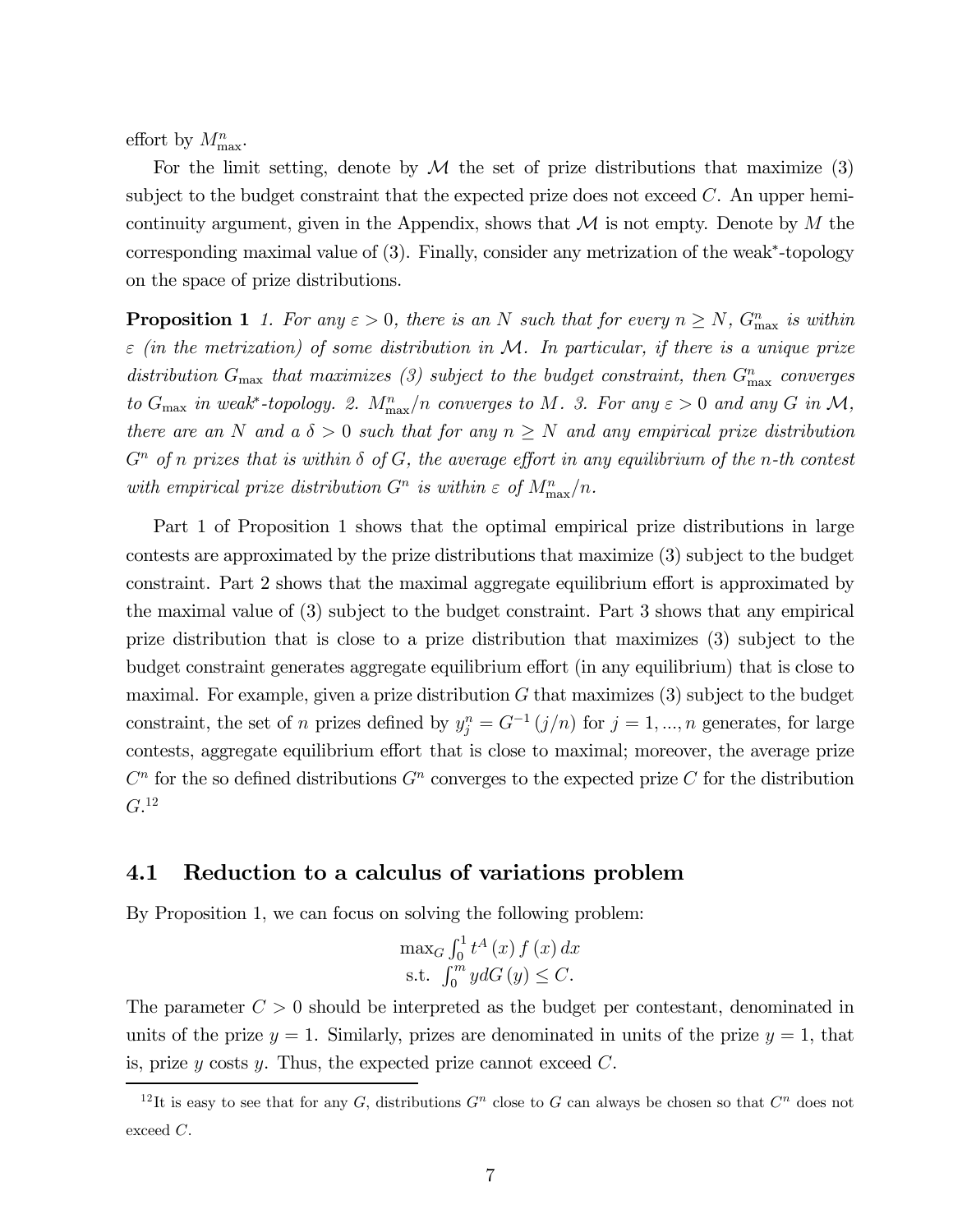To solve this problem, we will show that it is equivalent to a calculus of variations problem in variable  $G^{-1}$ . For this, we first transform the objective function. By substituting (2) into (3) and integrating by parts, we obtain the following expression for the aggregate effort in the mechanism that implements the assortative allocation:

$$
\int_0^1 t^A(x) f(x) dx = \int_0^1 h(y^A(x)) \left( x - \frac{1 - F(x)}{f(x)} \right) f(x) dx.
$$
 (4)

To gain some intuition for why (4) approximates the average effort in large contests, observe that (4) coincides with the expected revenue from a bidder in a single-object independent private-value auction if we replace  $h(y^A(x))$  with the probability that the bidder wins the object when his type is  $x$  (Myerson (1981)). In the auction setting, increasing the probability that type  $x$  obtains the object along with the price the type is charged allows the auctioneer to capture the entire increase in surplus for this type, but requires a decrease in the price that higher types are charged to maintain incentive compatibility. In a large contest, increasing the prize that type  $x$  obtains also allows the auctioneer to capture the entire increase in surplus for this type, because the higher prize increases the competition with slightly lower types until the gain from the higher prize is exhausted. But the prize increase also decreases the effort and competition of higher types for their prizes, since the prize of type x becomes more attractive to them.

For the remainder of the analysis, we make the following assumption, which is standard in the mechanism design literature:<sup>13</sup>

Assumption 1.  $x - (1 - F(x))/f(x)$  strictly increases in x.

We rewrite (4) using the change of variables  $z = F(x)$  to obtain

$$
\int_0^1 h\left(G^{-1}\left(z\right)\right)\left(F^{-1}\left(z\right) - \frac{1-z}{f\left(F^{-1}\left(z\right)\right)}\right)dz = \int_0^1 h\left(G^{-1}\left(z\right)\right)k\left(z\right)dz,\tag{5}
$$

where  $k(z) = F^{-1}(z) - (1-z) / f(F^{-1}(z))$ .<sup>14</sup> By Assumption 1,  $k(z)$  strictly increases in z.

We now transform the budget constraint. Since  $G$  is a probability distribution on  $[0, m]$ , we have  $\int_0^m y dG(y) = m - \int_0^m G(y) dy$  (by integrating by parts) and  $\int_0^m G(y) dy +$  $\int_0^1 G^{-1}(z) dz = m$  (by looking at the areas below the graphs of G and  $G^{-1}$  in the square  $[0, m] \times [0, 1]$ . Thus, the budget constraint can be rewritten as

$$
\int_{0}^{1} G^{-1}(z) dz \le C.
$$
 (6)

<sup>&</sup>lt;sup>13</sup>The assumption is implied, for example, by a monotone hazard rate.

<sup>&</sup>lt;sup>14</sup>Even though  $G^{-1}$  may be discontinuous, it is monotonic, so the change of variables applies.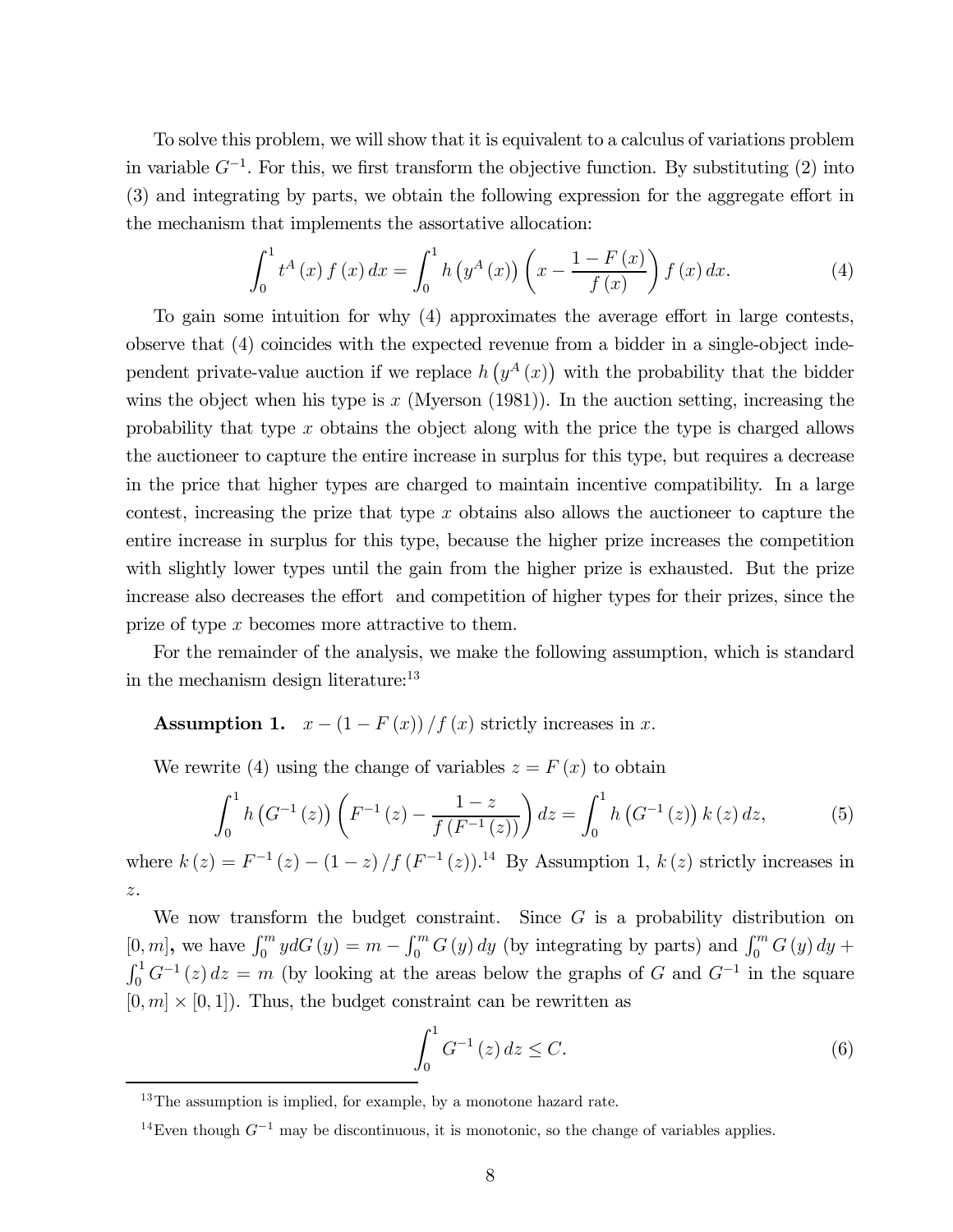This is the desired form of our maximization problem, because maximizing (5) subject to (6) is a calculus of variations problem in variable  $G^{-1}$ .

#### 4.2 Conditions describing the solution

In this section, we derive the conditions that must be satisfied by the optimal  $G^{-1}$ . Consider an optimal  $G^{-1}$ . Because it is non-decreasing, left-continuous, and takes values in [0, m], there are  $z_{\text{min}} \leq z_{\text{max}}$  in [0, 1] such that  $G^{-1}(z) = 0$  for  $z \leq z_{\text{min}}$ ,  $G^{-1}(z) = m$  for  $z > z_{\text{max}}$ , and  $G^{-1}(z) \in (0, m)$  for  $z \in (z_{\min}, z_{\max})$ .

There are two cases:

Case 1 ( $z_{\text{min}} < z_{\text{max}}$ ): Then, there exists a  $\lambda \geq 0$  such that  $h'(G^{-1}(z)) k(z) = \lambda$  for  $z \in (z_{\min}, z_{\max}]$ ; in addition,  $h'(0) k(z_{\min}) \leq \lambda$ , and  $h'(m) k(z_{\max}) \geq \lambda$  if  $z_{\max} < 1$ .

Case 2 ( $z_{\text{min}} = z_{\text{max}}$ ): Then,  $h'(0) k (z_{\text{min}}) \leq h'(m) k (z_{\text{max}})$ .

A rigorous proof that  $G^{-1}$  satisfies the conditions described in the two cases is provided in the Appendix. To gain some intuition for Case 1, note that  $h'(G^{-1}(z)) k(z)$  is the derivative of the integrand of (5) with respect to  $G^{-1}(z)$  for a given z. Thus, if  $h'(G^{-1}(\underline{z})) k(\underline{z}) < h'(G^{-1}(\overline{z})) k(\overline{z})$  for some  $\underline{z}, \overline{z} \in (z_{\min}, z_{\max})$ , then an infinitesimal increase in  $G^{-1}(\overline{z})$  accompanied by a simultaneous decrease in  $G^{-1}(z)$  of the same infinitesimal size would raise the value of the objective function (5) without affecting the budget constraint (6). At  $z = z_{\text{min}}$  or  $z > z_{\text{max}}$ , we have only inequalities, as the value of  $G^{-1}$ is 0 or  $m$ , respectively, and cannot be decreased or increased. Since  $k$  is increasing and continuous, the inequality  $h'(m) k(z) \geq \lambda$  for  $z > z_{\text{max}}$  is equivalent to  $h'(m) k(z_{\text{max}}) \geq \lambda^{15}$  The intuition for Case 2 is analogous.

#### 4.3 Concave and convex functions  $h$

Denote by  $x^* \in (0,1)$  the unique type that satisfies  $x^* - (1 - F(x^*)) / f(x^*) = 0$ . Such a type exists because, by Assumption 1,  $x - (1 - F(x))/f(x)$  strictly increases in x, and f is continuous and strictly positive on [0, 1]. For types  $x < x^*$ , the value of the integrand in (4) is negative, and for  $x>x^*$  the value is positive. Let  $z^* = F(x^*) \in (0,1)$ , so  $k(z^*) = 0$ . Then, optimizing the integrand in (5) leads to  $G^{-1}(z)=0$  if  $z \leq z^*$  and, if the budget allows,

<sup>&</sup>lt;sup>15</sup>Finally,  $h'(G^{-1}(z)) k(z) = \lambda$  at  $z = z_{\text{max}}$  by left-continuity of  $G^{-1}$  and continuity of  $h'$  and k.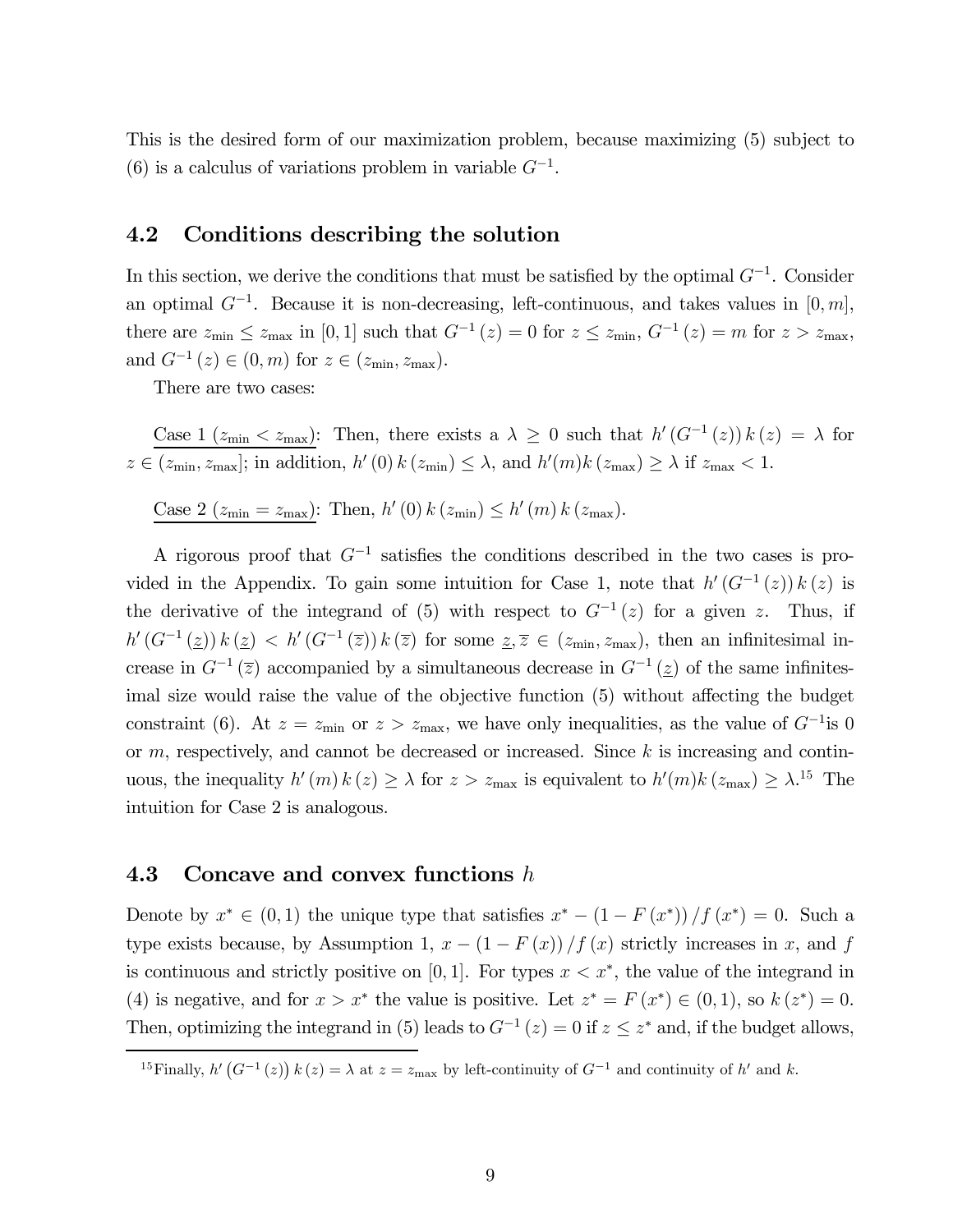to  $G^{-1}(z) = m$  if  $z > z^*$ .<sup>16</sup> This  $G^{-1}$  is left-continuous and monotonic, so the corresponding G is a prize distribution and is therefore optimal. We thus obtain the following result.

**Proposition 2** If  $C \geq m(1 - F(x^*))$ , then for any function h the optimal prize distribution assigns mass  $1 - F(x^*) \in (0,1)$  to the highest possible prize m and mass  $F(x^*)$  to prize 0.

Proposition 2 shows that an all-pay auction with identical prizes, as studied by CR, is optimal when the budget constraint is not binding. Moreover, it shows that when the budget is large some of the budget is optimally left unused. This is analogous to a monopolist limiting the quantity sold.

Of course, a binding budget constraint seems more relevant in practice. So, for the remainder of our analysis we make the following assumption:

Assumption 2.  $C < m(1 - F(x^*))$ .

This assumption implies that for the optimal prize distribution the budget constraint (6) holds with equality. We now derive the form of the optimal prize distribution for convex and concave functions  $h$  by using the conditions derived in Section 4.2. We first present the simpler, although perhaps less interesting, result for convex functions  $h$ .

**Proposition 3** If h is weakly convex, then the optimal prize distribution assigns mass  $C/m$ to the highest possible prize and mass  $1 - C/m$  to prize 0.

**Proof:** In this case, we have  $z_{\text{min}} = z_{\text{max}}$ . Indeed, since h' is weakly increasing and k is strictly increasing, for any  $z' < z''$  in  $(z_{\min}, z_{\max})$  we would have  $h'(G^{-1}(z')) k(z')$  $h'(G^{-1}(z'')) k(z'')$ , which would violate  $h'(G^{-1}(z')) k(z') = h'(G^{-1}(z'')) k(z'') = \lambda$ .

Proposition 3 shows that an all-pay auction with identical prizes remains optimal when the budget constraint is binding, provided that agents' marginal prize utility is non-decreasing. If prizes are monetary, this condition says that agents are risk neutral or risk loving. If the highest possible prize, m, is increased, fewer maximal prizes are optimally awarded. The limit as m grows arbitrarily large corresponds to a "single grand prize."

We now consider concave functions h.

**Proposition 4** If h is weakly concave (but not linear on  $[0, m]$ ), then any optimal prize distribution assigns positive mass to intermediate prizes  $y \in (0, m)$ . An optimal prize distribution may have atoms only at 0 (no prize) and m (the highest possible prize).

<sup>&</sup>lt;sup>16</sup>Notice that this corresponds to Case 2 in Section 4.2, with  $z_{\text{min}} = z_{\text{max}} = z^*$ .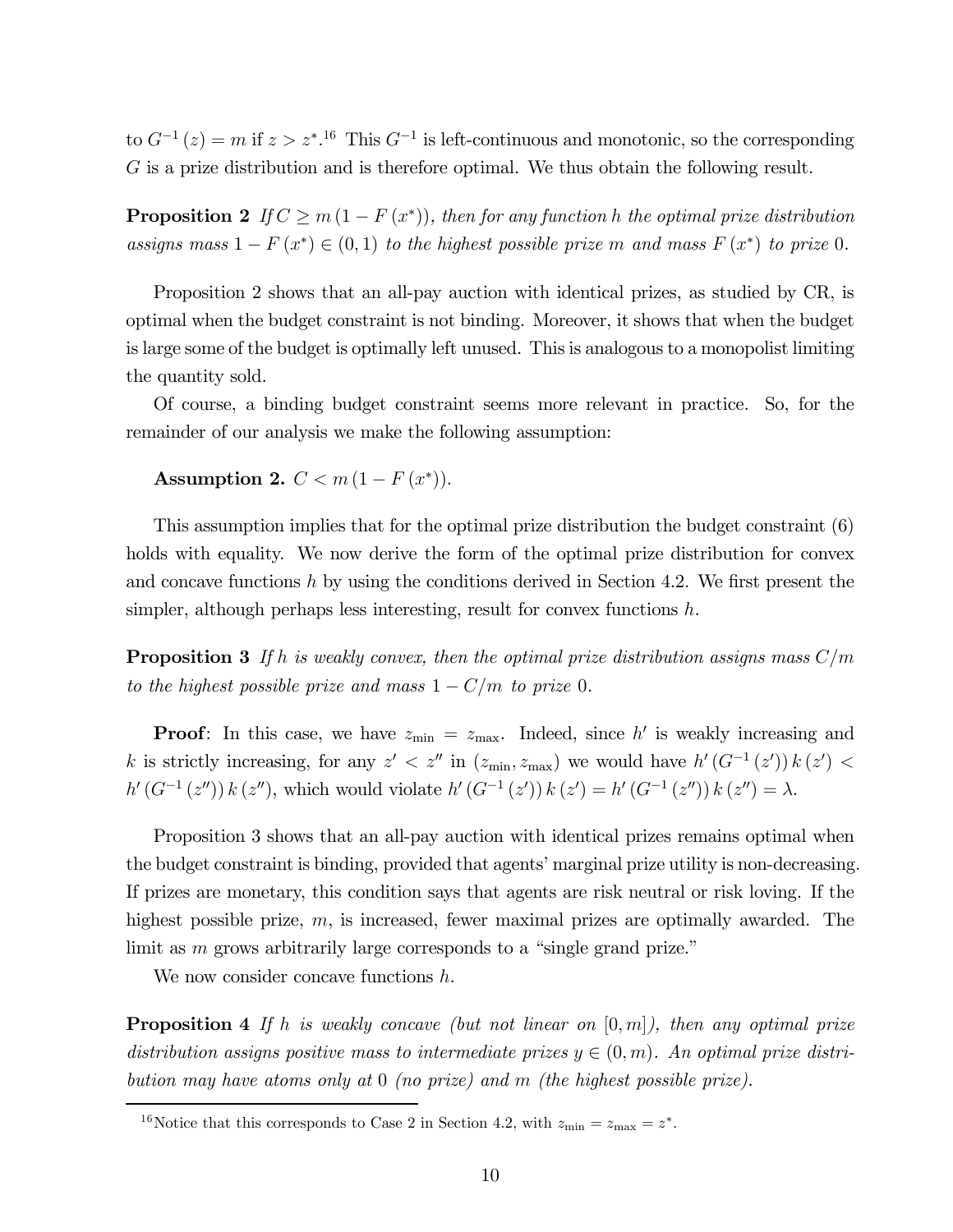**Proof**: In this case, we have  $z_{\text{min}} < z_{\text{max}}$ . Indeed, since  $h'(0) > h'(m)$ , we cannot have that  $z_{\min} = z_{\max}$  and  $h'(0) k (z_{\min}) \leq h'(m) k (z_{\max})$ , unless  $k (z_{\min}) = k (z_{\max}) \leq 0$ . But  $k(z_{\text{max}}) \leq 0$  implies that  $z_{\text{max}} \leq z^*$ , so  $G^{-1}(z)=1$  for  $z>z_{\text{max}}$  violates the budget constraint (6). This yields the first part of the result. To obtain the second part, notice that  $G^{-1}(z)$  strictly increases in z on interval  $(z_{\min}, z_{\max})$ . This follows from the fact that  $h'(G^{-1}(z)) k(z) = \lambda$  on  $(z_{\min}, z_{\max}]$  and the fact that  $k(z)$  strictly increases in z.

Our next result, whose proof is in the Appendix, shows that as the highest possible prize, m, becomes arbitrarily large, the optimal prize distribution is "continuous" on all non-zero prizes.

**Proposition 5** Let  $G_{\text{max}}^m$  be a distribution that maximizes (5) subject to the budget constraint when m is the highest possible prize. If h is weakly concave (but not linear  $[0, m]$ ), then when  $m$  diverges to infinity  $G_{\rm max}^m$  converges to a distribution that may have an atom only at  $0$  (no prize).

We now show that when  $h$  is strictly concave the constrained maximization problem has an explicit, closed-form solution. As shown in the proof of Proposition 5,  $h'(0) k (z_{\min}) = \lambda$ . Thus,

$$
z_{\min} = k^{-1} (\lambda / h'(0)).
$$
\n(7)

Since  $h'(G^{-1}(z_{\text{max}})) k (z_{\text{max}}) = \lambda$  and h' is decreasing,  $h'(m) k (z_{\text{max}}) \leq \lambda$ . If  $z_{\text{max}} < 1$ , then we also have  $h'(m)k(z_{\text{max}}) \geq \lambda$  (because we are in Case 1 of Section 4.2), so we obtain  $h'(m) k (z_{\text{max}}) = \lambda$ . Thus,

$$
z_{\text{max}} = 1 \text{ or } k^{-1}(\lambda/h'(m)).\tag{8}
$$

In addition,

$$
G^{-1}(z) = (h')^{-1} (\lambda/k(z)) \text{ for } z \in (z_{\min}, z_{\max}]
$$
 (9)

.

and

$$
G^{-1}(z) = \begin{cases} 0 & z \le z_{\min} \\ m & z > z_{\max} \end{cases}
$$

Thus,  $G^{-1}$  is pinned down by  $\lambda$ . The value of  $\lambda$  is determined by the binding budget constraint.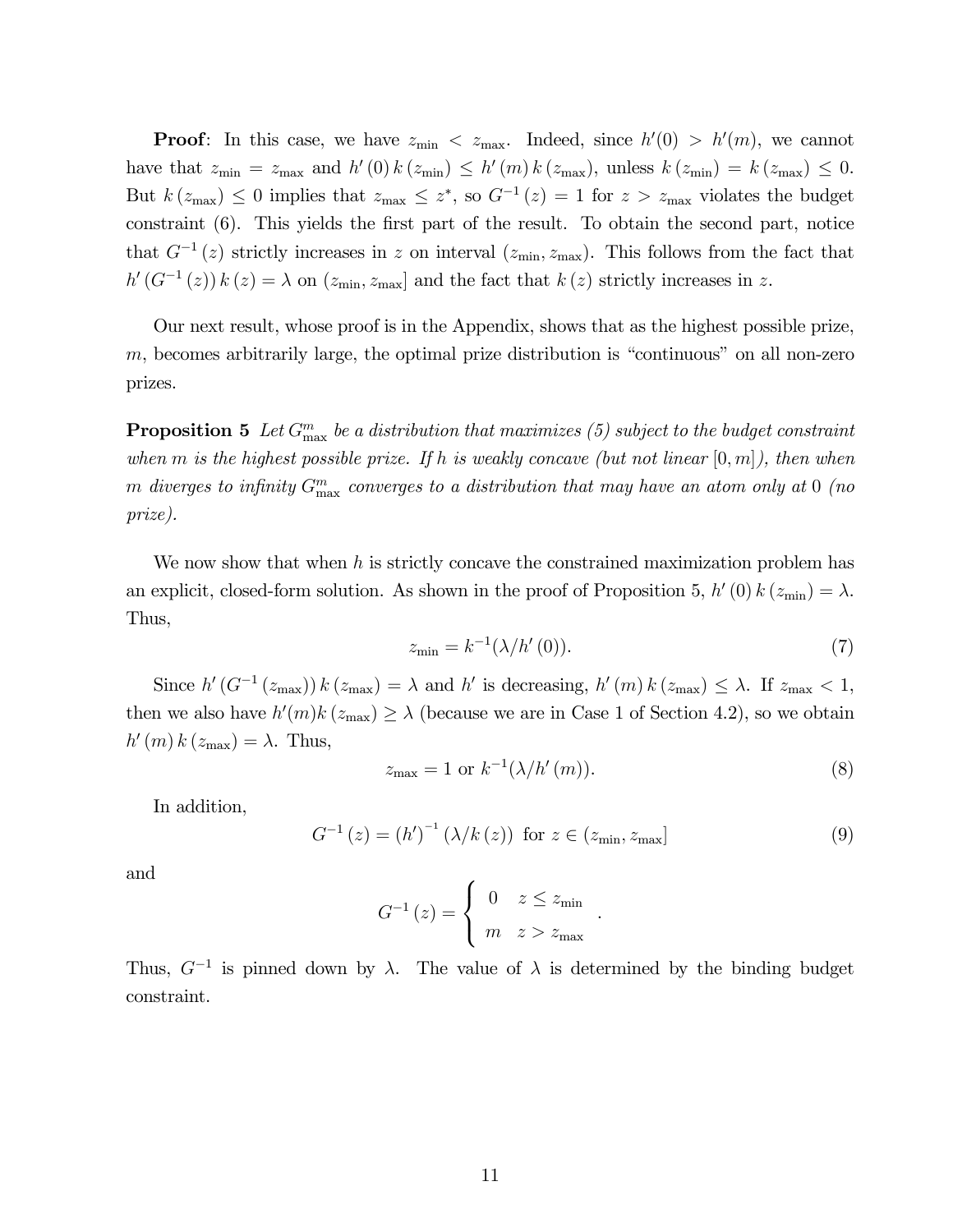#### 4.4 Example

To illustrate our solution, let F be uniform and let  $h(y) = \sqrt{y}$ .<sup>17</sup> Then  $k(z) = 2z - 1$ ,  $x^* = z^* = 1/2$ ,  $h'(0) = \infty$ ,  $h'(s) = 1/(2\sqrt{s})$ , and  $(h')^{-1}(r) = 1/(4r^2)$ . The budget constraint is binding if  $C < m(1 - F(x^*)) = m/2$ . By (7),  $z_{\text{min}} = 1/2$ . Suppose first that  $z_{\text{max}} = 1$ . By (9) and the binding version of (6), we have  $\int_{1/2}^{1} (2z - 1)^2 / (4\lambda^2) dz = C$ . Solving for  $\lambda$ , we obtain  $\lambda = 1/\sqrt{24C}$ . This yields  $G^{-1}(z) = 6C(2z - 1)^2$ ; in particular,  $z_{\text{max}} = 1$ implies  $C \leq m/6$ . Thus, we have that

$$
G(y) = \begin{cases} \frac{1}{2} + \sqrt{\frac{y}{24C}} & y \in [0, 6C] \\ 1 & y \in [6C, m] \end{cases}
$$

.

.

This is a continuous distribution over an interval of positive intermediate prizes (along with a mass 1/2 of "no prize"). The corresponding aggregate effort, given by (5), is  $\sqrt{6C}/6$ .

Suppose now that  $z_{\text{max}} < 1$ . By (8),  $z_{\text{max}} = \lambda \sqrt{m} + 1/2$ . The binding version of (6) implies that  $\int_{1/2}^{\lambda\sqrt{m}+1/2}((2z-1)^2/(4\lambda^2))dz+\int_{\lambda\sqrt{m}+1/2}^1mdz=C$ . Solving for  $\lambda$ , we obtain  $\lambda = (3m/4 - 3C/2)/(m\sqrt{m})$ . This implies that  $G^{-1}(z) = 0$  for  $z \in [0, 1/2]$ ,  $G^{-1}(z) =$  $4(2z-1)^2 m^3/(3m-6C)^2$  for  $z \in (1/2,(5m/4-3C/2)/m]$ , and  $G^{-1}(z) = m$  for  $z \in$  $((5m/4 - 3C/2)/m, 1]$ . Since  $z_{\text{max}} = \lambda \sqrt{m} + 1/2 < 1$ , we have  $C > m/6$ . Thus,

$$
G(y) = \begin{cases} \frac{1}{2} + \sqrt{\frac{y(3m - 6C)^2}{16m^3}} & y \in [0, m) \\ 1 & y = m \end{cases}
$$

This is a continuous distribution over an interval of positive intermediate prizes, along with a mass  $(6C - m)/4m$  of the highest possible prize (and a mass 1/2 of "no prize"). The corresponding aggregate effort, given by (5), is  $(12C(m - C) + m^2)/(16m\sqrt{m})$ .

<sup>&</sup>lt;sup>17</sup>Although  $h'(0) = \infty$ , it is straightforward to show that a slight modification of our characterization of the solution from the previous subsection still applies.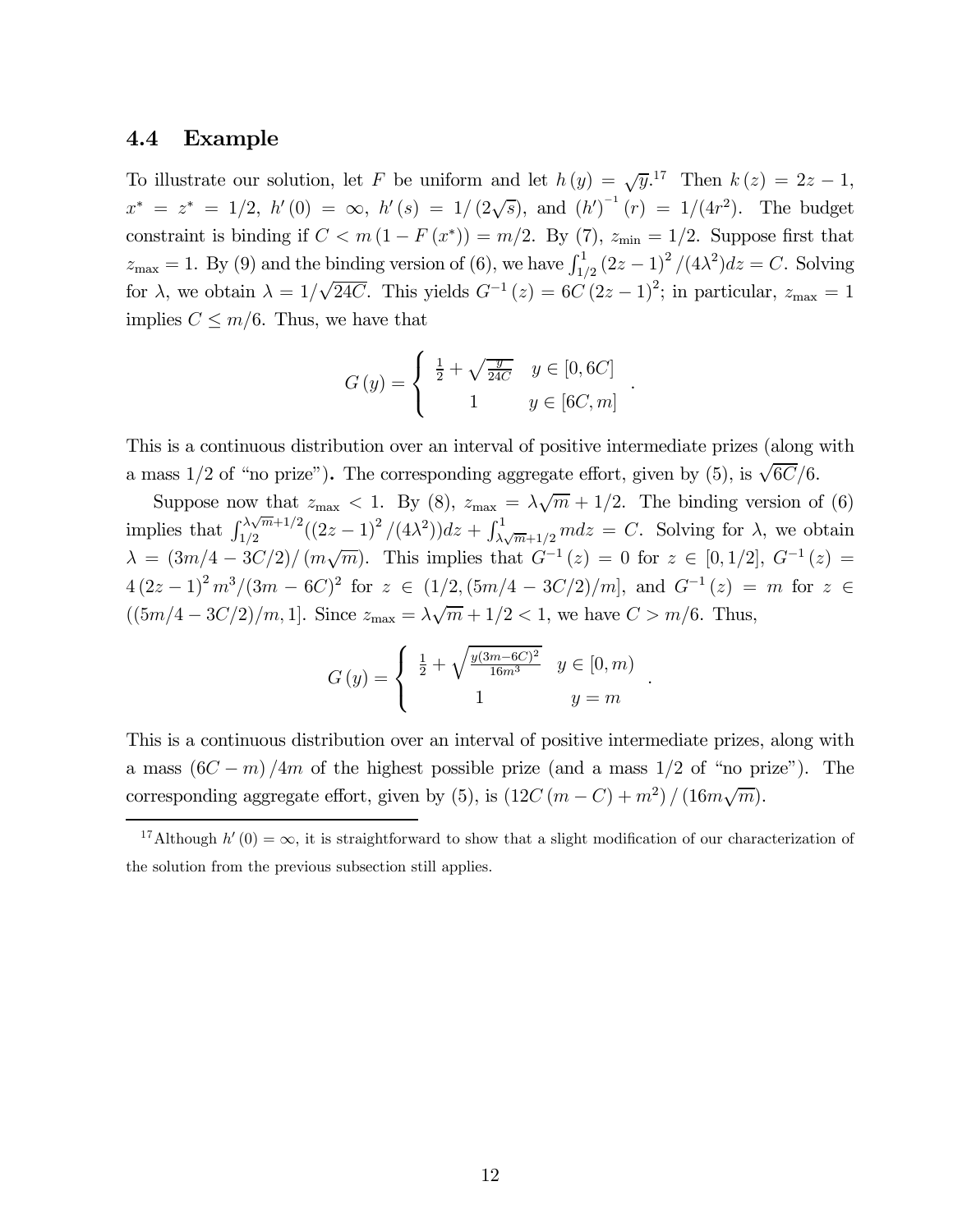The following figure depicts these results for  $m = 1$ .



Figure 1: The optimal prize distribution as C increases from 0 to  $1/2$  (left), and the resulting aggregate effort (right)

To summarize, for  $m \in (2C, 6C)$  the optimal prize distribution has atoms at  $y = 0$  and  $y = m$ , and is continuous and strictly increasing on the interval of prizes  $y \in (0, m)$ . When  $m = 6C$ , the optimal prize distribution has only an atom at  $y = 0$ , and is continuous and strictly increasing on the interval of prizes  $y \in (0, 6C)$ . The same distribution is also the optimal one for any  $m > 6C$ . The resulting aggregate effort increases in  $m \in (2C, 6C)$ , and is constant in  $m \geq 6C$ .<sup>18</sup>

### 5 Optimal Contests for Agents with Convex Costs

We now suppose that  $U(x, y, t) = xy - c(t)$ , where  $c(0) = 0$  and c is continuously differentiable and strictly increasing. The discrete contests of MS correspond to this utility function. To simplify the analysis, we assume that the limit type distribution  $F$  is uniform.<sup>19</sup>

#### 5.1 Conditions describing the solution

The arguments from the beginning of Section 4, including Proposition 1, also apply to the present case. Thus, (2) and (3) imply that the effort-maximizing prize structures in large contests are approximated by the prize distributions that solve the following problem:

<sup>&</sup>lt;sup>18</sup>For  $m \leq 2C$  the optimal prize distribution has atoms at  $y = 0$  and  $y = m$  of size 1/2 each (by Proposition 2).

<sup>&</sup>lt;sup>19</sup>Our analysis can be extended to general F and h (instead of  $h(y) = y$ ) without any conceptual difficulty, but such an extension requires more involved notation and calculations.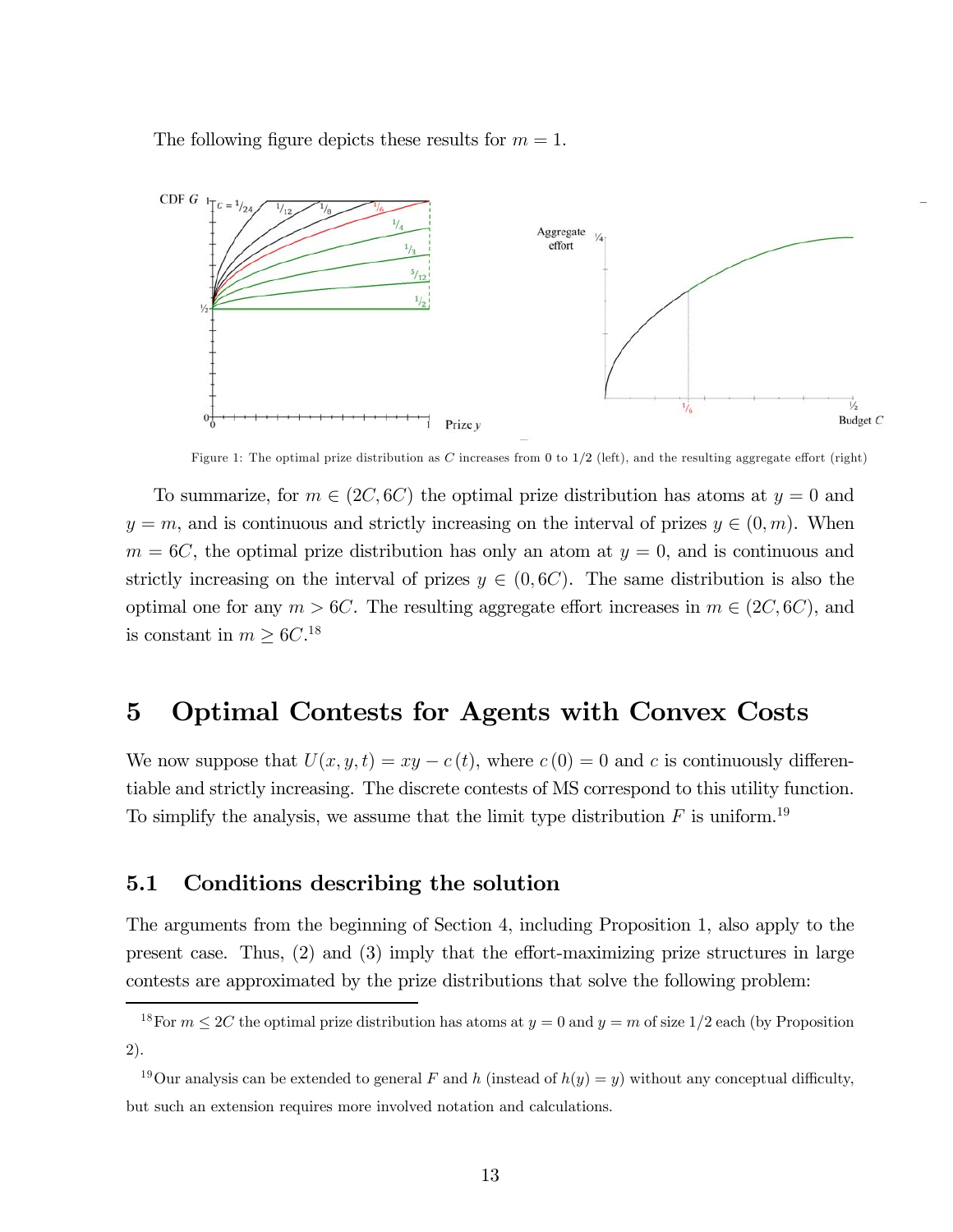$$
\max_{G^{-1}} \left\{ \int_0^1 c^{-1} \left( z G^{-1} (z) - \int_0^z G^{-1} (r) dr \right) dz \right\}
$$
  
subject to 
$$
\int_0^1 G^{-1} (z) dz \le C.
$$

We first transform the objective function to a more convenient form. By looking at the areas below the graphs of G and  $G^{-1}$  in the rectangle  $[0, G^{-1}(z)] \times [0, z]$ , we have that  $\int_0^{G^{-1}(z)} G(y) dy + \int_0^z G^{-1}(r) dr = zG^{-1}(z)$ . Thus, the objective function can be rewritten as

$$
\int_0^1 c^{-1} \left( \int_0^{G^{-1}(z)} G(y) dy \right) dz.
$$
 (10)

The difficulty with (10) is that it contains G and  $G^{-1}$ , unlike (5) which contained only  $G^{-1}$ . Nevertheless, conditions similar to those in Section 4.2 can be provided in this case as well.

Consider an optimal  $G^{-1}$ . There exist  $z_{\text{min}} \leq z_{\text{max}}$  in [0, 1] such that  $G^{-1}(z)=0$  for  $z \leq z_{\min}, G^{-1}(z) = m$  for  $z > z_{\max}$ , and  $G^{-1}(z) \in (0, m)$  for  $z \in (z_{\min}, z_{\max})$ .

There are two cases: $20$ 

Case 1 ( $z_{\text{min}} < z_{\text{max}}$ ): Then, there exists a  $\lambda \geq 0$  such that

$$
(c^{-1})'(l(z))z - \int_{z}^{1} (c^{-1})'(l(r))dr = \lambda,
$$
\n(11)

where  $l(z) = \int_0^{G^{-1}(z)} G(y) dy$ , for  $z \in (z_{\min}, z_{\max}]$ ; in addition,

$$
(c^{-1})'(0)z_{\min} - \int_{z_{\min}}^{1} (c^{-1})'(l(r))dr \le \lambda \text{ and } (c^{-1})'(l(1)) (2z_{\max} - 1) \ge \lambda. \tag{12}
$$

Case 2 ( $z_{\text{min}} = z_{\text{max}}$ ): Then,

$$
(c^{-1})'(0) \le (c^{-1})'(l(1)).
$$
\n(13)

#### **5.2** Convex and concave functions  $c$

As in Section 4.3, we first present the simpler, although perhaps less interesting, result for concave functions c.

 $20$ The intuition for these cases is similar to the one given in Section 4.2. The details are in the Appendix.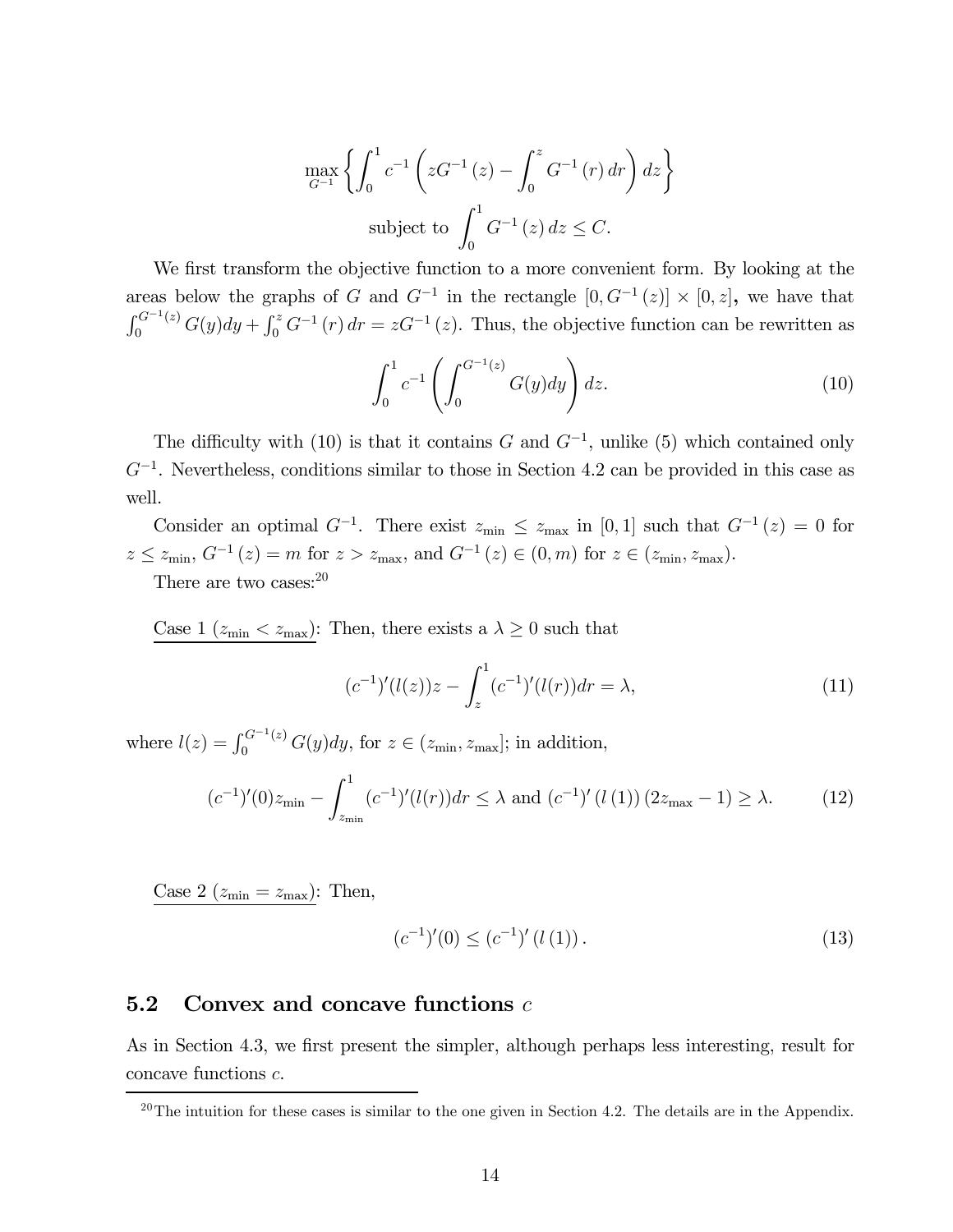**Proposition 6** If the budget constraint binds and  $c^{-1}$  is weakly convex, then the optimal prize distribution assigns mass  $C/m$  to the highest possible prize m and mass  $1 - C/m$  to prize 0.

**Proof**: In this case, we have  $z_{\text{min}} = z_{\text{max}}$ . Indeed, since  $(c^{-1})'$  and l are weakly increasing,  $(c^{-1})'(l(z))z$  strictly increases in z; in turn,  $\int_z^1 (c^{-1})'(l(r))dr$  weakly decreases in z. Therefore, the left-hand side of  $(11)$  strictly increases in z.

Proposition 6 mirrors Propositions 2 and 4 in MS, which show that when the cost function is linear or concave it is optimal to award the entire budget as a single prize. The discrepancy between MS's single prize and the mass of identical highest prizes prescribed by Proposition 6 arises because MS do not impose a bound on the highest possible prize. Increasing the highest possible prize, m, in our setting leads to optimally awarding a smaller mass of this prize. This corresponds, in the limit, to "awarding the entire budget as a single prize."

We now turn to the analysis of convex cost functions c. The results hold under, and are formulated for, conditions somewhat weaker than convexity.

**Proposition 7** If  $(c^{-1})'(0) > (c^{-1})'(r)$  for all  $r > 0$ , then the optimal prize distribution assigns a positive mass to intermediate prizes  $y \in (0,1)$ . If  $(c^{-1})'(r) > 0$  for all r, then the optimal prize distribution may have atoms only at 0 (no prize) and m (the highest possible prize).

**Proof:** The first part is true because it follows from (13) that  $z_{\text{min}} < z_{\text{max}}$ . For the second part, an atom at some intermediate prize would mean that Case 1 must hold and  $G^{-1}(\underline{z}) =$  $G^{-1}(\overline{z})$  for some  $z_{\min} < z \leq \overline{z} < z_{\max}$ . Then, however,  $l(\underline{z}) = l(\overline{z})$ , so  $(c^{-1})'(l(\underline{z}))\underline{z} <$  $(c^{-1})'(l(\overline{z}))\overline{z}$ ; in turn,  $\int_{\underline{z}}^{1}(c^{-1})'(l(r))dr \geq \int_{\overline{z}}^{1}(c^{-1})'(l(r))dr$ . Thus, the left-hand side of (11) with  $z = \overline{z}$  would be higher than with  $z = \underline{z}$ , which contradicts (11).

Proposition 7 is related to Proposition 5 of MS, which shows that with a convex cost function splitting the budget into two prizes is sometimes better than awarding the entire budget as a single prize. Our results go beyond showing that it may not be optimal to award the entire budget as a single prize, and instead characterize the optimal prize structure.

In addition, while Propositions 6 and 7 are related to the results in MS, the set of contests and equilibria to which they apply are different from those studied by MS. While MS studied contests with any finite number of players, the players were restricted to being ex-ante symmetric and having private information about their cost, and the analysis focused on the symmetric equilibrium. Our results apply to all equilibria of contests with a large,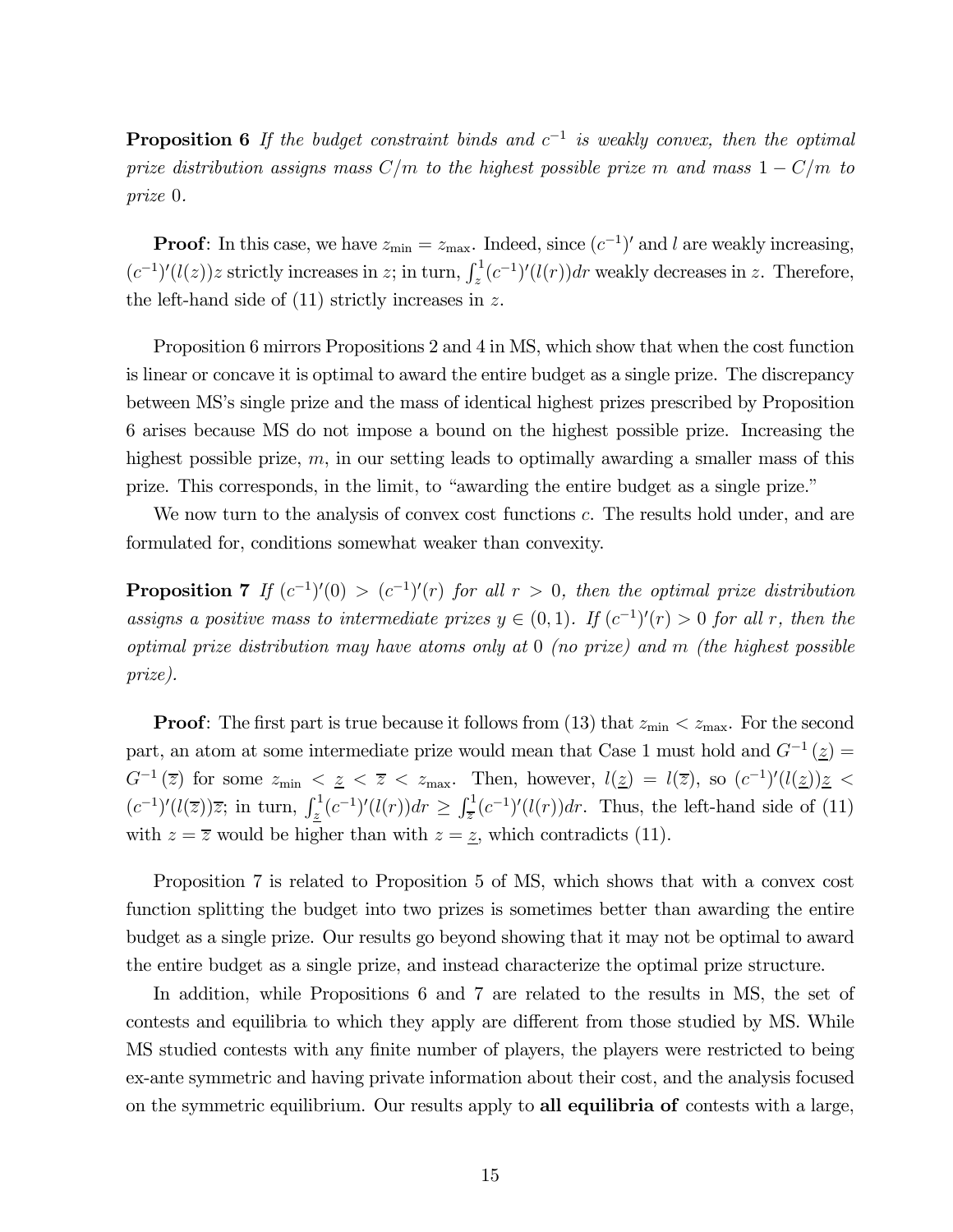but finite, number of players. The players may be ex-ante symmetric or asymmetric, and may or may not have private information.

The next result shows that Proposition 5 extends to the setting with convex cost function c.

**Proposition 8** Let  $G_{\text{max}}^m$  be the distribution that maximizes (10) subject to the budget constraint when  $m$  is the highest possible prize. If c is weakly convex (but not linear on any interval with lower bound  $0$ ), then as m diverges to infinity,  $G_{\text{max}}^m$  converges to a distribution that may have an atom only at 0 (no prize).

#### 5.3 Example

To illustrate our solution, and also show that for specific utility functions we can derive the corresponding optimal prize distributions  $G$  in closed form, let  $F$  be uniform and let  $c(t) = t^2$ . Proposition 7 shows that  $z_{\text{min}} < z_{\text{max}}$  and the optimal prize distribution G may have atoms only at 0 and m. For simplicity, let  $m = 1$ .

Define an auxiliary function  $m(z) = (c^{-1})'(l(z))$ . Plug  $m(z)$  into (11), and differentiate with respect to z to obtain the differential equation  $m(z)z + 2m(z) = 0$  for  $m(z)$ .<sup>21</sup> Solving this equation, and substituting back into (11), we obtain  $(c^{-1})'(l(z)) = \lambda/z^2$ . By the definition of  $l(z)$ , and using the equality  $\int_0^{G^{-1}(z)} G(y) dy = zG^{-1}(z) - \int_0^z G^{-1}(r) dr$ , we obtain  $((c^{-1})')^{-1} (\lambda/z^2) = zG^{-1}(z) - \int_0^z G^{-1}(r) dr$ . Assuming differentiability of  $G^{-1}$ , we obtain  $(G^{-1})'(z) = (-2\lambda/z^4)(( (c^{-1})')^{-1})' (\lambda/z^2).^{22}$ 

Since  $c^{-1}(z) = \sqrt{z}$ ,  $(c^{-1})'(z) = 1/(2\sqrt{z})$ ,<sup>23</sup>  $((c^{-1})')^{-1}(z) = 1/(4z^2)$ , and  $((c^{-1})')^{-1}'(z) =$  $-1/(2z^3)$ . Thus,  $G^{-1}(z) = z^3/(3\lambda^2) + y_{\text{min}}$ , where  $y_{\text{min}}$  is the "lowest prize" awarded. Since  $(c^{-1})'(0) = \infty$ , the first inequality in (12) implies that we have  $z_{\min} = 0$ . We must therefore have  $y_{\text{min}} = 0$ , as otherwise  $G^{-1}(z)$  can be "shifted down" to  $G^{-1}(z) - y_{\text{min}}$ . This would reduce by  $y_{\text{min}}$  the cost of providing the prizes without affecting players' incentives, leading to the same aggregate equilibrium effort and relaxing the budget constraint.

<sup>23</sup>Although  $(c^{-1})'(0) = \infty$ , it is straightforward to show that a slight modification of our characterization of the solution from Section 5.1 still applies.

 $21$ The solution can be verified to be differentiable.

<sup>&</sup>lt;sup>22</sup>We will show that an optimal prize distribution G with differentiable inverse  $G^{-1}$  exists. No other prize distribution will lead to higher aggregate effort, since the aggregate effort corresponding to any prize distribution can be approximated arbitrarily closely by the aggregate effort corresponding to a prize distribution with a differentiable inverse.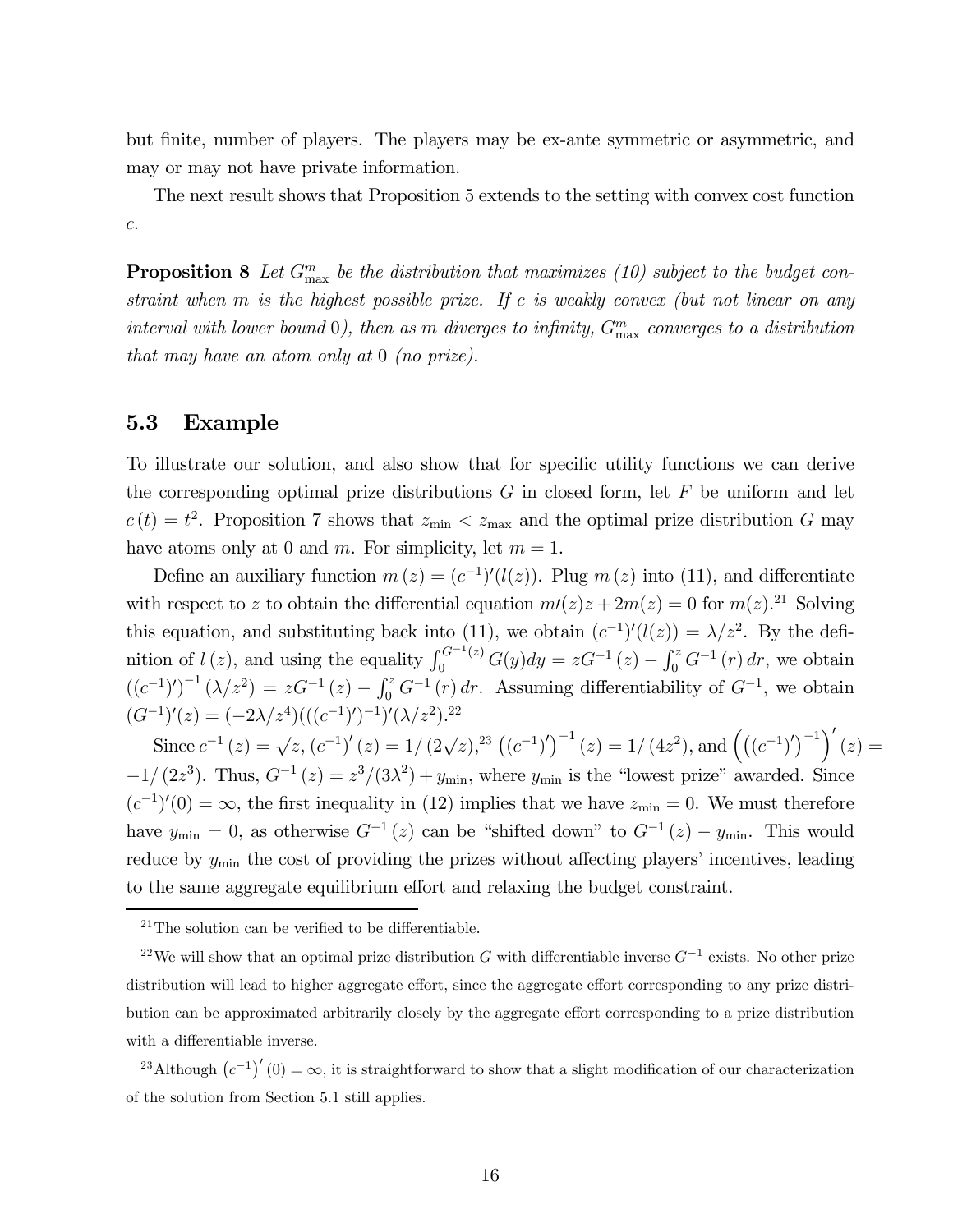Suppose first that  $z_{\text{max}} = 1$ . Substituting the expression for  $G^{-1}(z)$  into the binding budget constraint, we obtain  $\lambda = 1/\sqrt{12C}$ , which gives  $G^{-1}(z) = 4z^3C$ , so  $C \le 1/4$ . Substituting  $G^{-1}$  into the target function, the aggregate effort is  $\sqrt{3C}/3$ , which increase in the budget C.

Now suppose that  $z_{\text{max}} < 1$ . The binding budget constraint gives  $\lambda = z_{\text{max}}^2/(12(C (1 + z_{\text{max}}))^{1/2}$ , so  $1 = G^{-1}(z_{\text{max}}) = 12(C - 1 + z_{\text{max}})/(3z_{\text{max}})$ , which implies that  $z_{\text{max}} =$  $4(1 - C)/3$ . Since  $z_{\text{max}} < 1$ , we must have that  $C > 1/4$ . Substituting the expression for  $z_{\text{max}}$  into the expression for  $\lambda$ , and substituting the resulting expression into the expression for  $G^{-1}$ , gives  $G^{-1}(z) = 27z^3/(64(1-C)^3)$ . Substituting into the target function, the aggregate effort is  $\sqrt{(1 - C)} (1 - 8 (1 - C) / 9)$ . This expression increases for C in  $(1/4, 5/8]$ , and decreases for C in [5/8, 1]. Notice that the value of this expression at  $C = 1/4$  coincides with the one for  $z_{\text{max}} = 1$ .

We therefore conclude that the budget constraint binds for  $C \leq 5/8$ . For  $C \leq 1/4$  the maximal aggregate effort is  $\sqrt{3}C/3$ , and the optimal prize distribution is  $G(y) = \sqrt[3]{y/4C}$ for  $y \leq 4C$  and  $G(y)=1$  for  $y > 4C$ . For C in  $(1/4, 5/8]$  the maximal aggregate effort is  $\sqrt{(1 - C)} (1 - 8 (1 - C) / 9)$ , and the optimal prize distribution is  $G(y) = \sqrt[3]{y} 4 (1 - C) / 3$ for  $y < 1$  and  $G(y) = 1$  for  $y = 1$ .

Notice that regardless of C, the prizes awarded begin with the lowest prize  $y = 0$ , but in contrast to the case of concave h studied in Section 4.4, there is no atom at the lowest prizes, i.e., every player gets a positive prize. This is because the marginal cost of effort at 0 is 0 (so  $(c^{-1})'(0) = \infty$ ). In addition, even when the budget constraint does not bind, there is a positive mass of intermediate prizes.

The following figure depicts these results.



Figure 2: The optimal prize distribution as  $C$  increases from 0 to  $5/8$  (left), and the resulting aggregate effort (right) The two solved examples,  $h(x) = \sqrt{x}$  and  $c(t) = t^2$ , demonstrate that there are differences as well as similarities between concave valuations and convex costs. One difference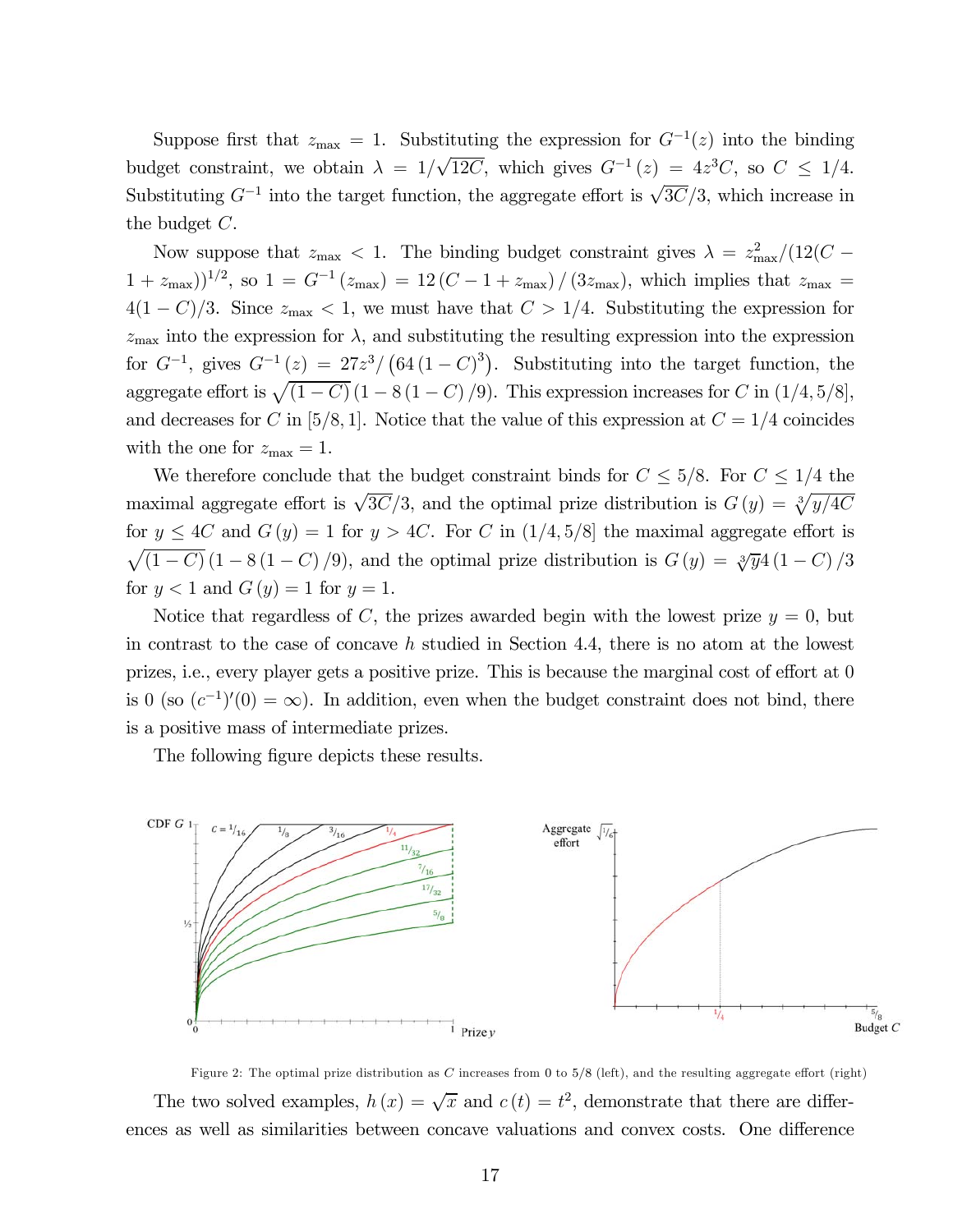is that with  $t^2$  every player obtains a positive prize, while with  $\sqrt{x}$  there is a mass 1/2 of players who get a prize of 0. Another difference is that as the prize budget increases, with  $\sqrt{x}$  the prize distribution approaches a mass 1/2 of the highest possible prize, whereas with  $t<sup>2</sup>$  the prize distribution with an unrestricted budget is still a range of prizes, plus an atom at the highest possible prize.

### 6 Conclusion

This paper investigated the effort-maximizing prize structure in all-pay contests with asymmetric players and heterogeneous prizes. Such contests are often difficult or impossible to solve when the number of players is small, which makes contest design intractable. We employ the methods developed in OS to solve the design question in a general contest setting with a large number of players. Our key insight is that contestants' risk aversion and convex effort cost call for numerous prizes of different values. In contrast, risk neutrality or love call for a small number of prizes of the highest possible value, or a single grand prize. The same is true for concave effort costs, which is in line with the results of MS.

Our methods also allow for deriving closed-form approximations of the effort-maximizing prize structure for concrete utility functions and distributions of players. This facilitates further analysis of large contests.

Finally, our framework can also be used to investigate other contest design questions. One example is identifying the prize structure that maximizes the highest efforts, rather than the aggregate, or average, effort. This is relevant, for example, in innovation contests whose goal is to generate the best inventions, products, or technologies. In the Appendix we show that the optimal prize structure in such settings with many contestants is a small number of prizes of the highest possible value. This is true regardless of contestants' risk attitude and cost curvature.

## 7 Appendix

**Proof of Corollary 1.** Theorem 1 shows that for large n, in any equilibrium of the n-th contest the average effort is within  $\varepsilon/2$  of

$$
\frac{\sum_{i=1}^{n} \int_{0}^{1} t^{A}(x) dF_{i}^{n}(x)}{n} = \int_{0}^{1} t^{A}(x) dF^{n}(x),
$$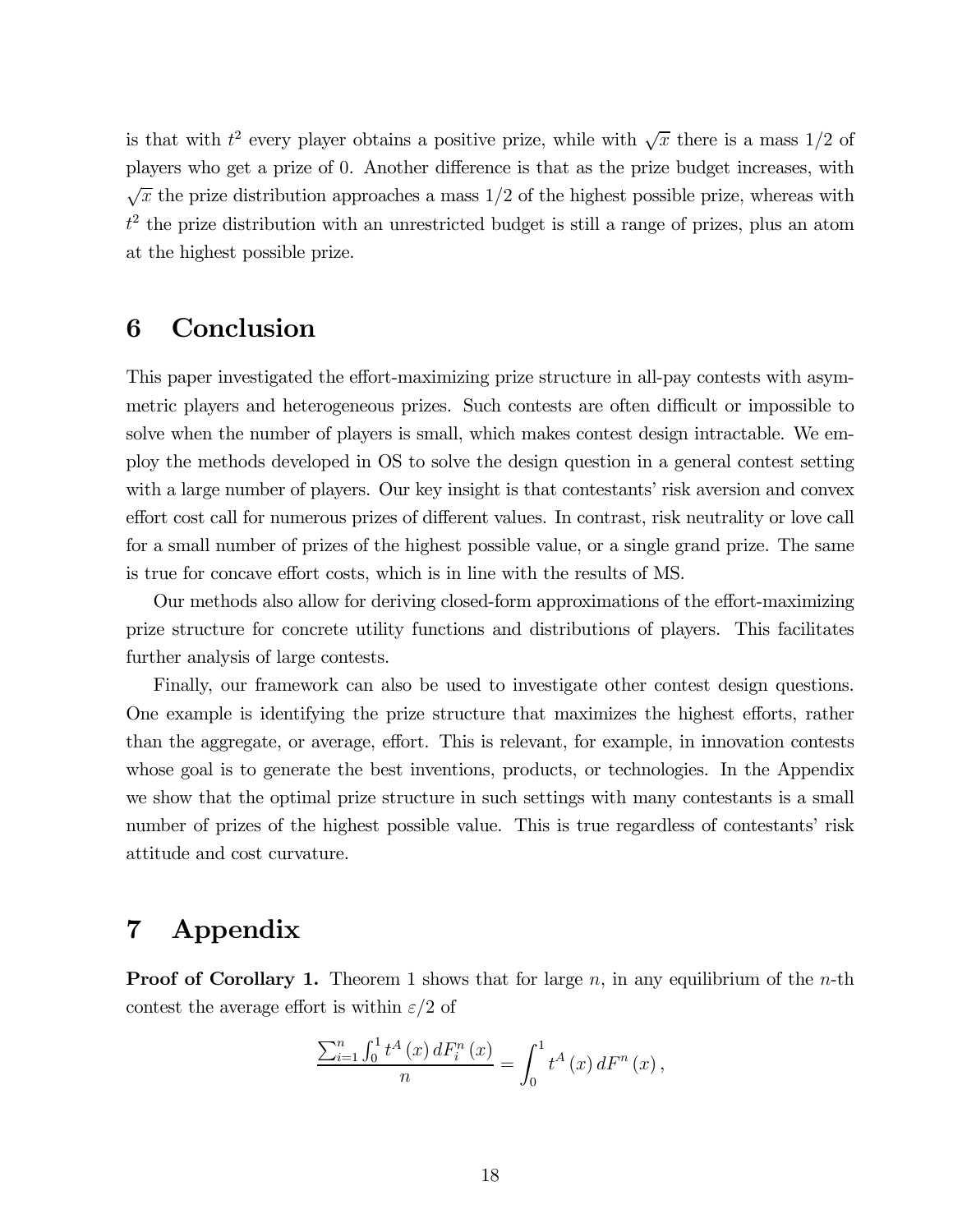where the equality follows from the definition of  $F<sup>n</sup>$ . In addition,

$$
\int_0^1 t^A(x) dF^n(x) \rightarrow_n \int_0^1 t^A(x) dF(x),
$$

which follows from the fact that  $t^A$  is monotonic and the assumption that F is continuous, because  $\int g dF^n \rightarrow_n$ Z  $gdF$  for any bounded and measurable function g for which distribution  $F$  assigns measure 0 to the set of points at which function  $g$  is discontinuous. (This fact is established as the first claim of the proof of Theorem 25.8 in Billingsley (1995).) Thus, for large n,  $\int_0^1 t^A(x) dF^n(x)$  is within  $\varepsilon/2$  of  $\int_0^1 t^A(x) dF(x)$ .

**Proof that**  $\mathcal{M} \neq \emptyset$ . Let  $(G^n)_{n=1}^{\infty}$  be a sequence on which (3) converges to its supremum, and which satisfies the budget constraint. By passing to a convergent subsequence (in the weak<sup>\*</sup>-topology) if necessary, assume that  $G<sup>n</sup>$  converges to some G. We will show below that  $(G<sup>n</sup>)<sup>-1</sup>$  converges almost surely to  $G<sup>-1</sup>$ . This will imply that  $(y<sup>n</sup>)<sup>A</sup>(x)=(G<sup>n</sup>)<sup>-1</sup>(F(x))$ converges almost surely to  $y^A(x) = G^{-1}(F(x))$ , and since functions h and  $c^{-1}$  are continuous, also that  $(t^n)^A(x)$  given by (2) with G replaced with  $G^n$  converges almost surely to  $t^A(x)$ given by (2). This will in turn imply that the value of (3) with  $(G<sup>n</sup>)<sup>-1</sup>$  instead of  $G<sup>-1</sup>$ converges to the value of (3). Finally, as  $G<sup>n</sup>$  satisfies the budget constraint with  $C<sup>n</sup>$ , and  $C<sup>n</sup>$  converges to C, we have that G satisfies the budget constraint with C. Indeed, the budget constraints are integrals of a continuous function (mapping  $y$  to  $y$ ) with respect to distributions G and  $G_{\text{max}}^n$ , respectively, and weak<sup>\*</sup>-topology may be alternatively defined by convergence of integrals over continuous functions.

Thus, it suffices to show that  $(G<sup>n</sup>)<sup>-1</sup>$  converges to  $G<sup>-1</sup>$ , except perhaps on the (at most) countable set  $R = \{r \in [0, 1] : \text{there exist } y' < y'' \text{ such that } G(y) = r \text{ for } y \in (y', y'')\}.$ 

Suppose first that for some  $r \in [0, 1]$  and  $\delta > 0$  we have that  $(G<sup>n</sup>)<sup>-1</sup>(r) \leq G<sup>-1</sup>(r) - \delta$  for arbitrarily large n. Passing to a subsequence if necessary, assume that the inequality holds for all n, and that  $(G<sup>n</sup>)<sup>-1</sup>(r)$  converges to some  $y \leq G<sup>-1</sup>(r) - \delta$ . Then, there exists a prize z such that  $y < z < G^{-1}(r)$  and G is continuous at z. We cannot have that  $G(z) = r$ , since this would imply that  $G^{-1}(r) \leq z$ . Thus,  $G(z) < r$ . Since  $G^{n}(z)$  converges to  $G(z)$ , as G is continuous at z, we have that  $G<sup>n</sup>(z) < r$  for large enough n. This yields  $z \leq (G<sup>n</sup>)^{-1}(r)$ , contradicting the assumption that  $(G<sup>n</sup>)<sup>-1</sup>(r)$  converges to  $y < z$ .

Suppose now that for some  $r \in [0, 1] - R$  and  $\delta > 0$  we have that  $(G<sup>n</sup>)<sup>-1</sup>(r) \ge G<sup>-1</sup>(r) + \delta$ for arbitrarily large  $n$ . Passing to a subsequence if necessary, assume that the inequality holds for all n, and that  $(G<sup>n</sup>)<sup>-1</sup>(r)$  converges to some  $y \geq G<sup>-1</sup>(r) + \delta$ . Then, there exists a prize z such that  $G^{-1}(r) < z < y$  and G is continuous at z. We have that  $r < G(z)$ , as  $r \notin R$ . Since  $G^n(z)$  converges to  $G(z)$ , as G is continuous at z, we have that  $r \leq G^n(z)$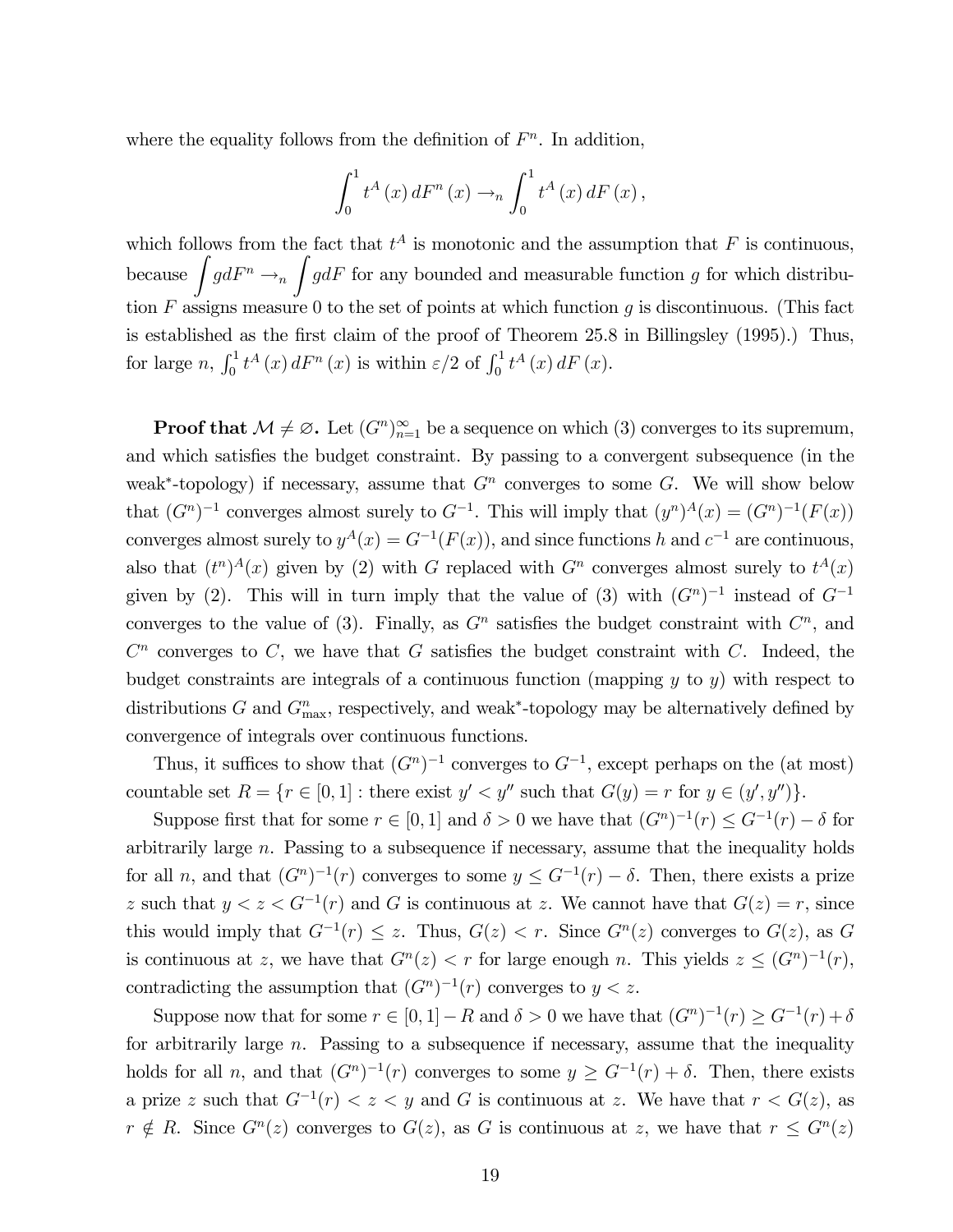for large enough n. This yields  $(G<sup>n</sup>)<sup>-1</sup>(r) \leq z$ , contradicting the assumption that  $(G<sup>n</sup>)<sup>-1</sup>(r)$ converges to  $y > z$ .

**Proof of Proposition 1.** Since every sequence of distributions has a converging subsequence in weak<sup>∗</sup>-topology, suppose without loss of generality that  $G_{\text{max}}^n$  converges to some distribution G. Denote the value of  $(3)$  under distribution G by V. If Part 1 is false, then  $G \notin \mathcal{M}$ , so  $V \leq M$ . The distribution G satisfies the budget constraint, since distributions  $G^n_{\text{max}}$  satisfy the budget constraint.

Consider a distribution  $G_{\text{max}} \in \mathcal{M}$ , and for every n consider an empirical distribution  $G^n$ of a set of n prizes, such that  $G<sup>n</sup>$  converges to  $G<sub>max</sub>$  in weak<sup>\*</sup>-topology. For example, such a set of *n* prizes is defined by  $y_j^n = G_{\text{max}}^{-1}(j/n)$  for  $j = 1, ..., n$ .

Corollary 1 shows that for large  $n$  the average effort in any equilibrium of the  $n$ -th contest with empirical prize distribution  $G<sup>n</sup>$  exceeds  $2(V+M)/3$ . On the other hand, Corollary 1 also shows that for large  $n$  the average effort in any equilibrium of the  $n$ -th contest with empirical prize distribution  $G_{\text{max}}^n$  falls below  $(V + M)/3$ . This contradicts the definition of  $G_{\text{max}}^n$  for large *n*.

For Part 2, Corollary 1 applied to the sequence  $G<sup>n</sup>$  defined above implies that  $\liminf M_{\max}^n/n \ge$ M. If  $\limsup M_{\text{max}}^n/n > M$ , then there is a corresponding subsequence of  $G_{\text{max}}^n$ . A converging subsequence of this subsequence has a limit G. For this  $G$ , the value of (3) is by Corollary 1 strictly larger than M, a contradiction.

Part 3 follows from part 2 and the fact that Corollary 1 shows that the average effort in any equilibrium of the *n*-th contest with empirical prize distribution  $G<sup>n</sup>$  converges to M.

Proof for the conditions in Cases 1 and 2 from Section 4.2. To simplify notation, we assume that  $m = 1$ .

We will show that in Case 1 the condition  $h'(G^{-1}(z)) k(z) = h'(G^{-1}(z')) k(z')$  holds for all  $z, z' \in (z_{\min}, z_{\max})$ . For this, we first approximate  $G^{-1}$  by a sequence of inverse distribution functions  $((G<sup>n</sup>)<sup>-1</sup>)<sub>n=1</sub><sup>\infty</sup>$  that satisfy the budget constraint and whose value of (5) converges to that for  $G^{-1}$ . We then show that if the condition fails there exists a sequence of inverse distribution functions  $((H<sup>n</sup>)<sup>-1</sup>)<sub>n=1</sub><sup>\infty</sup>$  that satisfy the budget constraint such that for large n the value of (5) for  $(H^n)^{-1}$  exceeds that for  $(G^n)^{-1}$  by a positive constant independent of n, and therefore improves upon  $G^{-1}$ . The second condition in Case 1 and the condition in Case 2 are obtained by analogous arguments.

To define  $(G^n)^{-1}$ , partition interval [0, 1] into intervals of size  $1/2^n$ , and set the value of  $(G<sup>n</sup>)<sup>-1</sup>$  on interval  $(j/2<sup>n</sup>, (j + 1)/2<sup>n</sup>]$  to be constant and equal to the highest number in the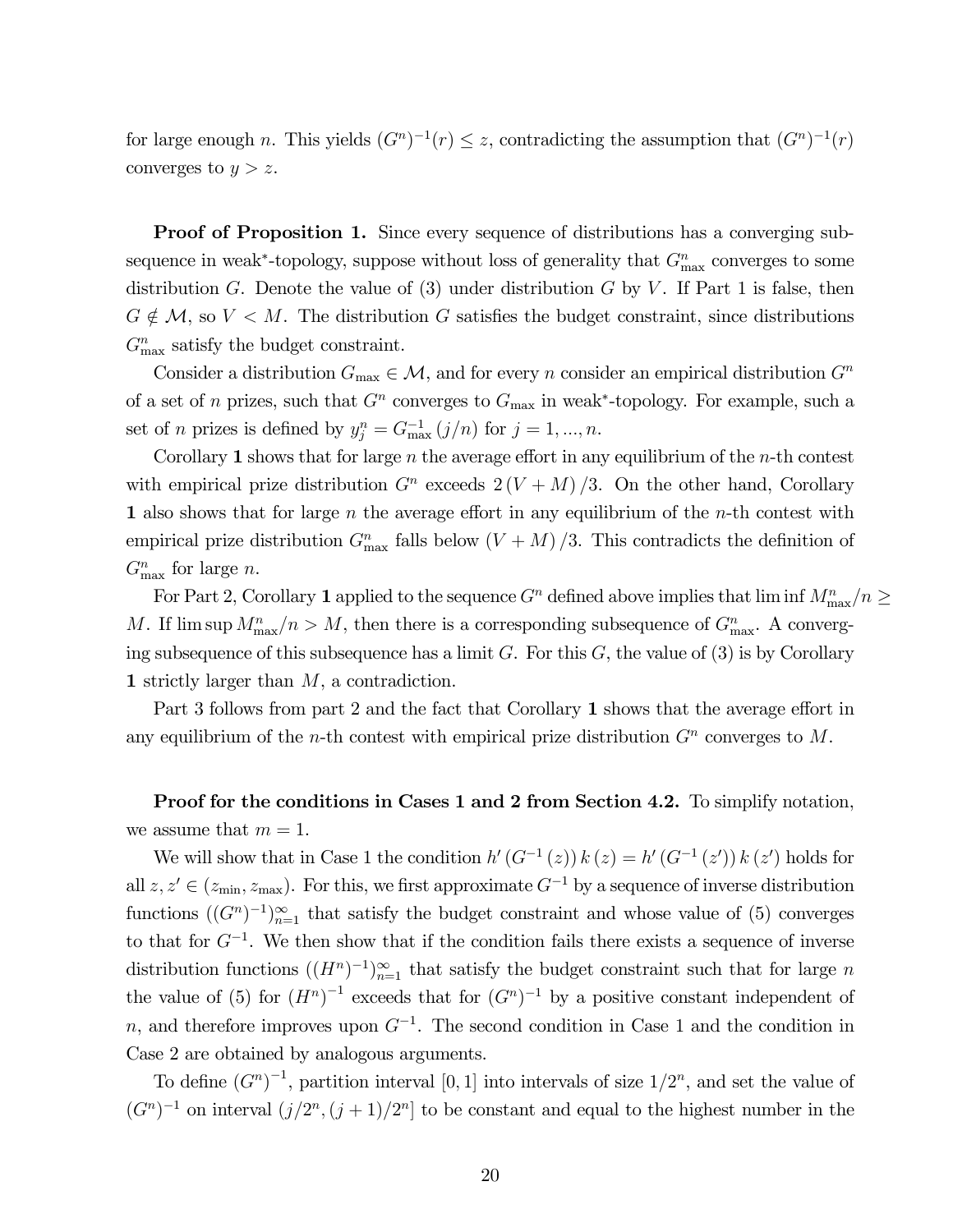set  $\{0, 1/2^n, 2/2^n, ..., (2^n - 1)/2^n, 1\}$  that is no higher than  $G^{-1}(j/2^n)$ . By left-continuity of  $G^{-1}$ ,  $(G<sup>n</sup>)<sup>-1</sup>$  converges pointwise to  $G<sup>-1</sup>$ , so the value of (5) for  $(G<sup>n</sup>)<sup>-1</sup>$  converges to that for  $G^{-1}$ .

Suppose that  $h'(G^{-1}(\underline{z})) k(\underline{z}) < h'(G^{-1}(\overline{z})) k(\overline{z})$  for some  $\underline{z}, \overline{z} \in (z_{\min}, z_{\max})$ . By left-continuity of  $G^{-1}$ , and continuity of h' and k, the previous inequality also holds for points slightly smaller than z and  $\overline{z}$ . Thus, there are  $\delta > 0$ , N, and intervals  $(j/2^N, (j +$ 1)/2<sup>N</sup>] and  $(l/2^N, (l+1)/2^N]$ , such that for every  $n \geq N$  we have  $h'((G^n)^{-1}(z)) k(z)$  –  $h'((G<sup>n</sup>)<sup>-1</sup>(z'))k(z') > \delta$  for any  $z \in (j/2<sup>N</sup>, (l + 1)/2<sup>N</sup>]$  and  $z' \in (l/2<sup>N</sup>, (j + 1)/2<sup>N</sup>]$ .

Denote the infimum of the values  $h'((G<sup>n</sup>)<sup>-1</sup>(z))k(z)$  for  $n \geq N$  and z in the former interval by I, and the supremum of the values  $h'((G<sup>n</sup>)<sup>-1</sup>(z))k(z)$  for  $n \geq N$  and z in the latter interval by S. Now, define functions  $(H^n)^{-1}$  by increasing the value of  $(G^n)^{-1}$  on  $(j/2^N, (j+1)/2^N]$  by  $\varepsilon$ , and decreasing the value of  $(G<sup>n</sup>)<sup>-1</sup>$  on  $(l/2^N, (l+1)/2^N]$  by  $\varepsilon$ , so the budget constraint is maintained. For sufficiently small  $\varepsilon > 0$ , the former change increases (5) at least by  $(\varepsilon/2^N)(I-\delta/3)$ , and the latter change decreases (5) at most by  $(\varepsilon/2^N)(S+\delta/3)$ . This increases the value of (5) by at least  $\delta \varepsilon/2^N$  (for all  $n \geq N$ ).

If functions  $(H<sup>n</sup>)<sup>-1</sup>$  are monotonic, they are inverse distribution functions, so it suffices to set  $(H^n)^{-1} = (\widetilde{H}^n)^{-1}$ . Otherwise, define  $(H^n)^{-1}$  by setting its value on interval  $(0, 1/2^n]$ to the lowest value of  $(\widetilde{H}^n)^{-1}$  over intervals  $(0, 1/2^n], (1/2^n, 2/2^n], ..., ((2^n - 1)/2^n, 1],$  setting its value on interval  $(1/2^n, 2/2^n]$  to the second lowest value of  $(H^n)^{-1}$  on these intervals, etc. The value of (5) is higher for  $(H^n)^{-1}$  than for  $(H^n)^{-1}$  because k is an increasing function.

**Proof of Proposition 5.** Let  $z_{\text{min}}^m$ ,  $z_{\text{max}}^m$ , and  $\lambda^m$  denote  $z_{\text{min}}$ ,  $z_{\text{max}}$ , and  $\lambda$  for a given m. The proof of Proposition 4 shows that  $z_{\text{min}}^m < z_{\text{max}}^m$  for all m. We claim that  $\lambda^m$  weakly increases with m. Suppose to the contrary that  $\lambda^{m'} > \lambda^{m''}$  for some  $m' < m''$ .

Since  $h'$   $((G_{\text{max}}^m)^{-1}(z))$   $k(z) = \lambda^m$  for all  $z \in (z_{\text{min}}^m, z_{\text{max}}^m]$  and  $h'$  is decreasing,  $h'(0)$   $k(z) \ge$  $\lambda^m$  for all  $z \in (z_{\min}^m, z_{\max}^m]$ , and since k is continuous, we have  $h'(0) k (z_{\min}^m) \geq \lambda^m$ . Since we also have  $h'(0) k (z_{\text{min}}^m) \leq \lambda^m$  (because we are in Case 1 of Section 4.2), we obtain  $h'(0) k (z_{\min}^m) = \lambda^m$ . Since k is increasing, this implies that  $z_{\min}^{m'} > z_{\min}^{m'}$ . In particular, we have (a):  $(G_{\text{max}}^{m'})^{-1}(z)=0 \leq (G_{\text{max}}^{m'})^{-1}(z)$  for all  $z \leq z_{\text{min}}^{m'}$ , and the inequality is strict for  $z \in (z_{\min}^{m''}, z_{\min}^{m'})$ . Since  $h'((G_{\max}^m)^{-1}(z)) k(z) = \lambda^m$  for all  $z \in (z_{\min}^m, z_{\max}^m]$  and  $h'$  is decreasing, we have (b):  $(G_{\text{max}}^{m'})^{-1}(z) \leq (G_{\text{max}}^{m''})^{-1}(z)$  for all  $z \in (z_{\text{min}}^{m'}, \min\{z_{\text{max}}^{m'}, z_{\text{max}}^{m''}\}]$ . If  $z_{\text{max}}^{m'} \geq z_{\text{max}}^{m''}$ , then we have (c):  $(G_{\text{max}}^{m'})^{-1}(z) \leq m' < (G_{\text{max}}^{m''})^{-1}(z) = m''$  for  $z > \min\{z_{\text{max}}^{m'}, z_{\text{max}}^{m''}\}$ . If  $z_{\text{max}}^{m'} \leq z_{\text{max}}^{m''} \leq 1$ , then  $h'(m')k(z_{\text{max}}^{m'}) \geq \lambda^{m'}$  (because we are in Case 1 of Section 4.2). But  $h'\left(\left(G^{m''}_{\text{max}}\right)^{-1}\left(z^{m'}_{\text{max}}\right)\right)k\left(z^{m'}_{\text{max}}\right) = \lambda^{m''}$ , so  $\lambda^{m'} > \lambda^{m''}$  implies that  $\left(G^{m''}_{\text{max}}\right)^{-1}\left(z^{m'}_{\text{max}}\right) \geq m'$ . Thus, as the inverse of any CDF is increasing, we again obtain (c), except  $(G_{\text{max}}^{m''})^{-1}(z) \leq m''$ .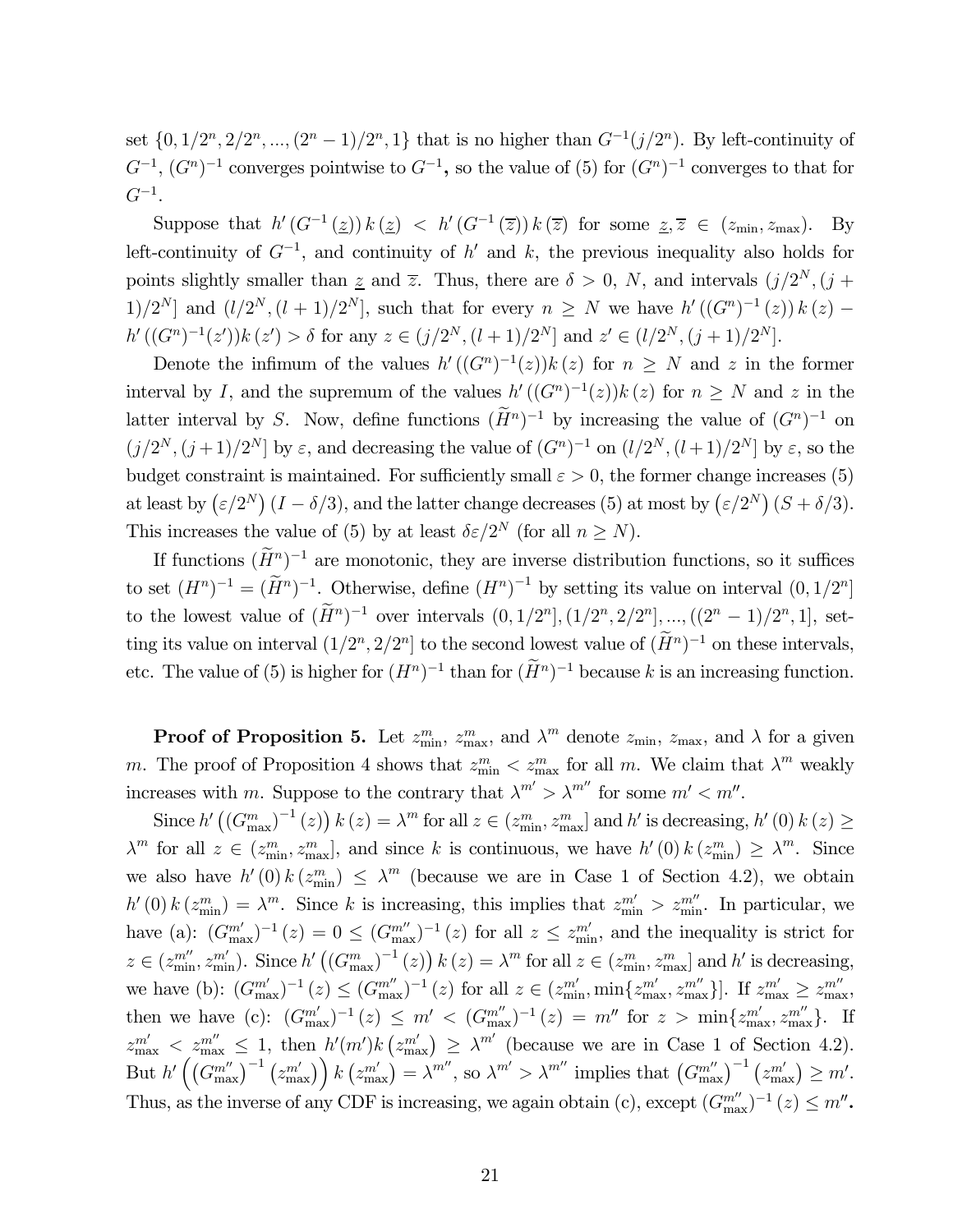Now, (a), (b), and (c) imply that the budget constraint cannot be satisfied with equality by both  $G_{\text{max}}^{m'}$  and  $G_{\text{max}}^{m''}$ , which completes the argument.

By  $h'(0) k(z_{\text{min}}^m) = \lambda^m$ , we obtain that  $z_{\text{min}}^m$  also weakly increases with m.

Notice now that either (a)  $z_{\text{max}}^m = 1$  for sufficiently large m, or (b)  $\lambda^m$  converges to some  $\lambda$  as m diverges to infinity. Otherwise, the condition that  $h'(m)k(z_{\text{max}}^m) \geq \lambda^m$  if  $z_{\text{max}} < 1$ would be violated. In case (a), the monotonicity of  $z_{\min}^m$  and  $\lambda^m$  implies that  $\lambda^m$  stabilizes at some  $\lambda$  for sufficiently large  $m<sup>24</sup>$  and case (b) implies that  $z_{\text{max}}^m$  converges to 1 as m diverges to infinity, otherwise the budget constraint would be violated.<sup>25</sup> Therefore, in both these cases  $G_{\text{max}}^m$  converges to a distribution that may have an atom only at 0.

Proof for the conditions in Cases 1 and 2 from Section 5.1. To simplify notation, we again assume that  $m = 1$ .

The proof that  $G^{-1}$  satisfies the conditions described in the two cases is analogous to that for the conditions in Section 4.2. The argument is, however, more involved, because the objective function (10) depends on G as well as on  $G^{-1}$ . For the argument, it is convenient to extend the functional  $l(z)$  to functions  $G^{-1}$  that are not monotonic. We define  $l(z)$  by adding with the plus sign the area above the graph of  $G^{-1}$  between 0 and z and below the line  $y = G^{-1}(z)$ , and with the minus sign the area below the graph of  $G^{-1}$  between 0 and z and above the line  $y = G^{-1}(z)$ . (This is illustrated in Figure 3, where  $l(z)$  is equal to the sum of the shaded areas taken with the signs marked on them.)

<sup>24</sup>If  $\lambda^m$  increases, then  $z_{\min}^m$  increases, and  $h'\left(\left(G_{\max}^m\right)^{-1}(z)\right)k(z) = \lambda^m$  implies that  $\left(G_{\max}^m\right)^{-1}(z)$  decreases for  $z \in (z_{\min}, z_{\max})$ . Thus, once  $z_{\max}^m$  stabilizes at 1,  $\lambda^m$  can no longer increase, since (6) holds with equality.

<sup>25</sup>If  $z_{\text{max}}^m$  were bounded away from 1 for sufficiently large m,  $G^{-1}(z)$  would be equal to m on an interval of lenth bounded away from 0, so  $\int_0^1 G^{-1}(z) dz$  would diverge to infinity.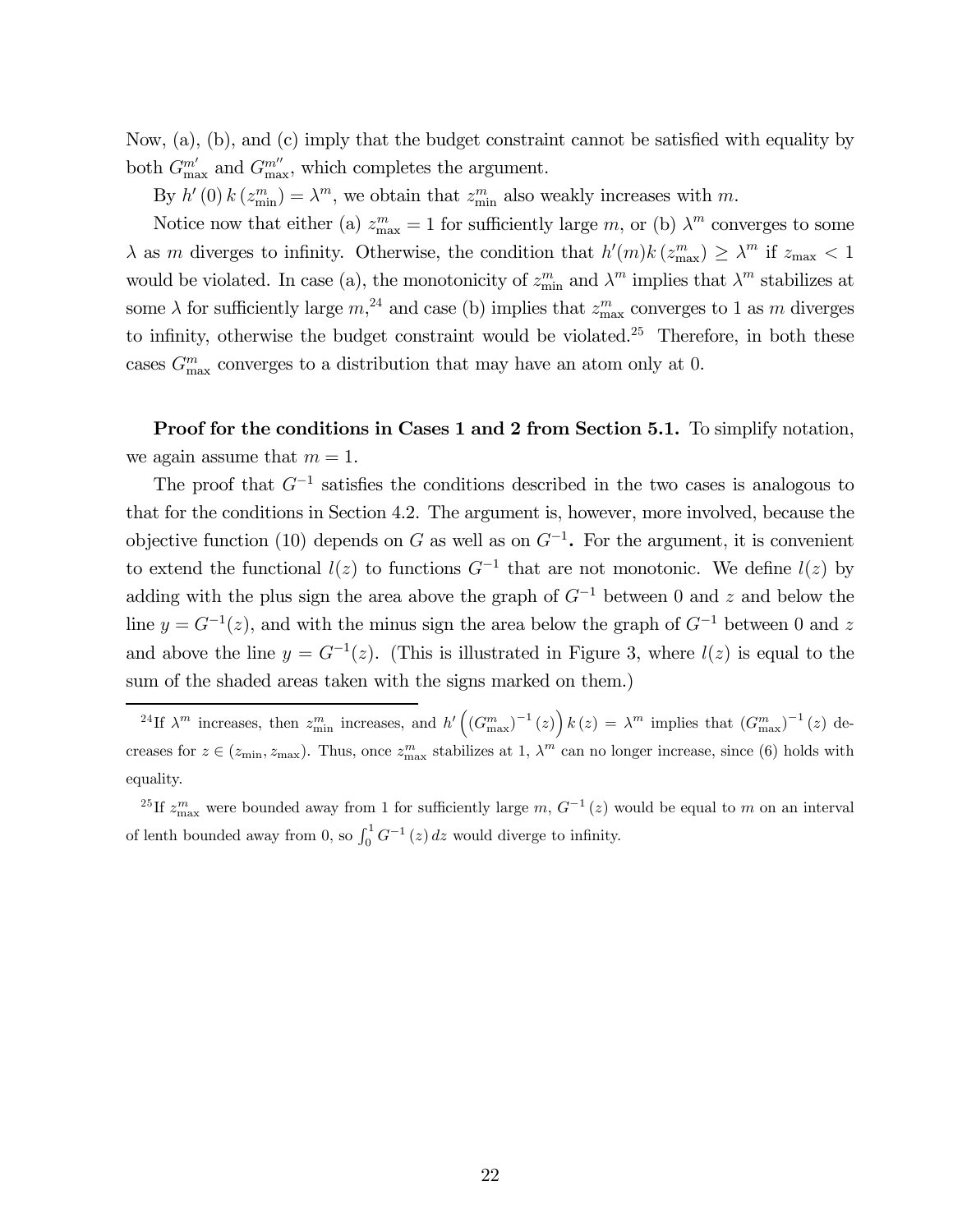

Figure 3: The definition of  $l(z)$ 

To derive the first condition in Case 1, consider some inverse distribution function  $G^{-1}$ that takes values only in the set  $\{0, 1/2^n, 2/2^n, ..., (2^n - 1)/2^n, 1\}$ , and is constant on each interval  $(0, 1/2<sup>n</sup>], (1/2<sup>n</sup>, 2/2<sup>n</sup>], ..., ((2<sup>n</sup>-1)/2<sup>n</sup>, 1].$  Suppose that we increase the value of  $(G)^{-1}$ on an interval  $(l/2<sup>n</sup>, (l + 1)/2<sup>n</sup>]$  by  $\varepsilon > 0$ . (That is, we move the graph of  $(G)^{-1}$  in Figure 4 to the right, by the shaded square.) This change does not affect the integrand in (10) on intervals  $(k/2^n, (k+1)/2^n]$  for  $k < l$ . It increases  $\int_0^{G^{-1}(z)} G(y) dy$  for  $z \in (l/2^n, (l+1)/2^n]$  by  $\varepsilon$ (l/2<sup>n</sup>) (the darkened rectangle in Figure 4), so to a first-order approximation it increases the integrand in (10) on  $(l/2^n, (l+1)/2^n]$  by  $(c^{-1})'(l(z))\varepsilon(l/2^n)$ . For any  $k > l$ , it decreases  $\int_0^{G^{-1}(z)} G(y) dy$  by  $\varepsilon(1/2^n)$  (the shaded square in Figure 4) on  $(k/2^n, (k+1)/2^n]$ , so to a firstorder approximation it decreases the integrand in (10) on  $(k/2<sup>n</sup>, (k+1)/2<sup>n</sup>]$  (for all  $k > l$ ) by  $(c^{-1})'(l(z))\varepsilon(1/2^n)$ . Letting  $z = l/2^n$ , we have that, in total, (10) increases approximately by

$$
\varepsilon(1/2^{n}) \left[ (c^{-1})'(l(z))z - \int_{z}^{1} (c^{-1})'(l(r)) dr \right].
$$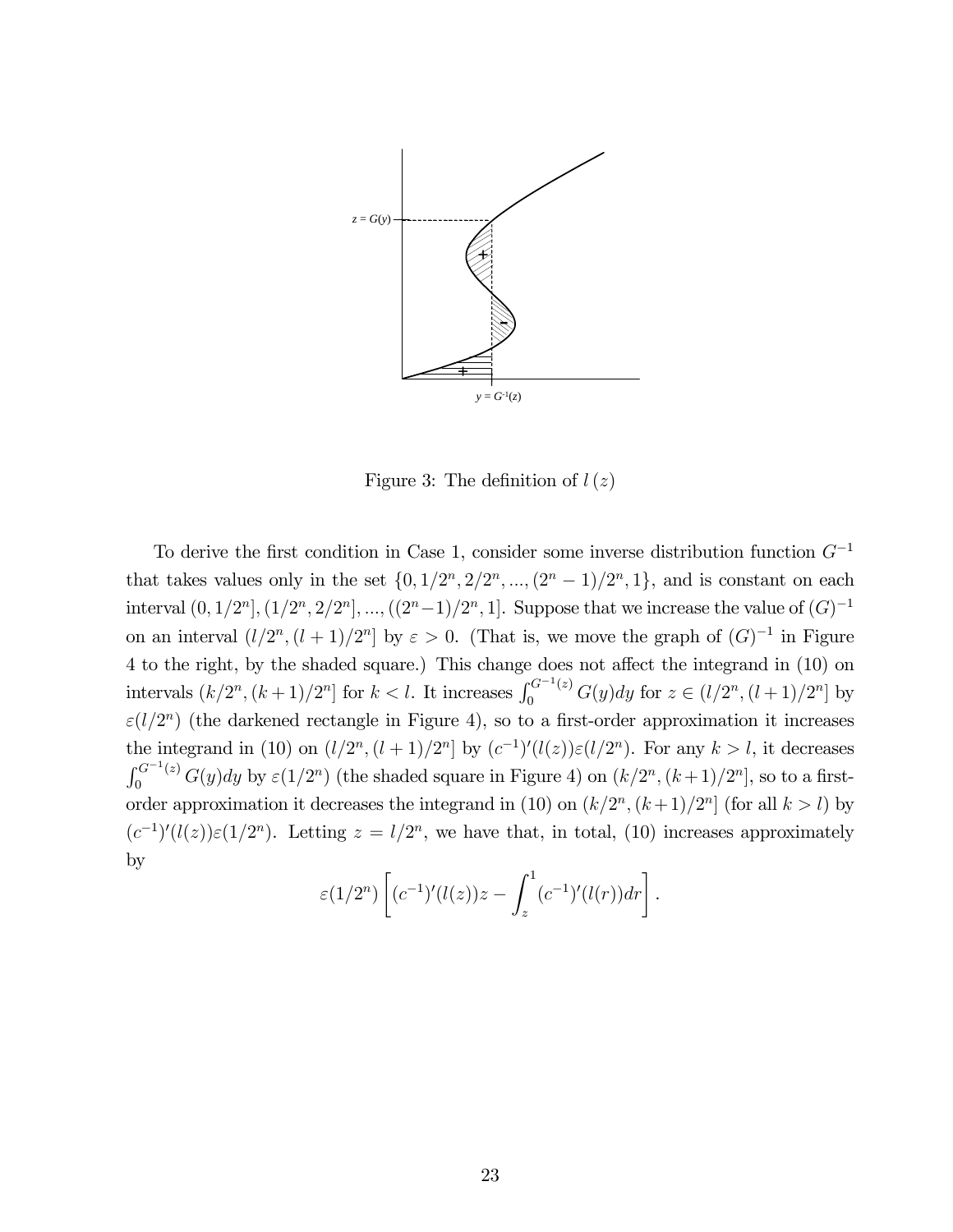

Figure 4: Increasing  $G^{-1}$ 

Thus, if the first condition in Case 1 is violated for an optimal  $G^{-1}$ , we could construct functions  $(G<sup>n</sup>)<sup>-1</sup>$  that converge to  $G<sup>-1</sup>$  and functions  $(H<sup>n</sup>)<sup>-1</sup>$ , as in the proof for the conditions from Section 4.2. If functions  $(H<sup>n</sup>)<sup>-1</sup>$  are monotonic, we would obtain a contradiction to the optimality of  $G^{-1}$ .

If a  $(H<sup>n</sup>)<sup>-1</sup>$  is not monotonic, then there is a monotonic  $(H<sup>n</sup>)<sup>-1</sup>$  whose value of (10) is higher than that for  $(H^n)^{-1}$ . Indeed, consider two adjacent intervals  $(k/2^n, (k+1)/2^n]$  and  $(l/2^{n},(l + 1)/2^{n}]$  (that is,  $k + 1 = l$ ) such that  $(\widetilde{H}^{n})^{-1}(z) = U$  on  $(k/2^{n},(k + 1)/2^{n}]$  and  $(\widetilde{H}^n)^{-1}(z) = D$  on  $(l/2^n, (l+1)/2^n]$ , where  $D < U$ . By changing the value of  $(\widetilde{H}^n)^{-1}$  on  $(k/2^n, (k+1)/2^n]$  to D, and changing the value of  $(\widetilde{H}^n)^{-1}$  on  $(l/2^n, (l+1)/2^n]$  to U, we raise the value of (10). This is easy to see in Figure 5, in which the graph of  $(H^n)^{-1}$  is obtained from the graph of  $(H<sup>n</sup>)<sup>-1</sup>$  by moving it to the left by the shaded square, and moving it to the right by the darkened square. This makes the value of  $l(z)$  on  $(k/2<sup>n</sup>, (k+1)/2<sup>n</sup>]$  higher than its previous value on  $(l/2^n, (l+1)/2^n]$  by the shaded area. Similarly, the value of  $l(z)$  on  $(l/2<sup>n</sup>, (l + 1)/2<sup>n</sup>]$  becomes higher than its previous value on  $(k/2<sup>n</sup>, (k + 1)/2<sup>n</sup>]$  by the shaded area. This increases the integrand of (10) on  $(k/2<sup>n</sup>, (l + 1)/2<sup>n</sup>)$ . Finally, the value of  $l(z)$ and the integrand of (10) on other intervals of the partition stay the same.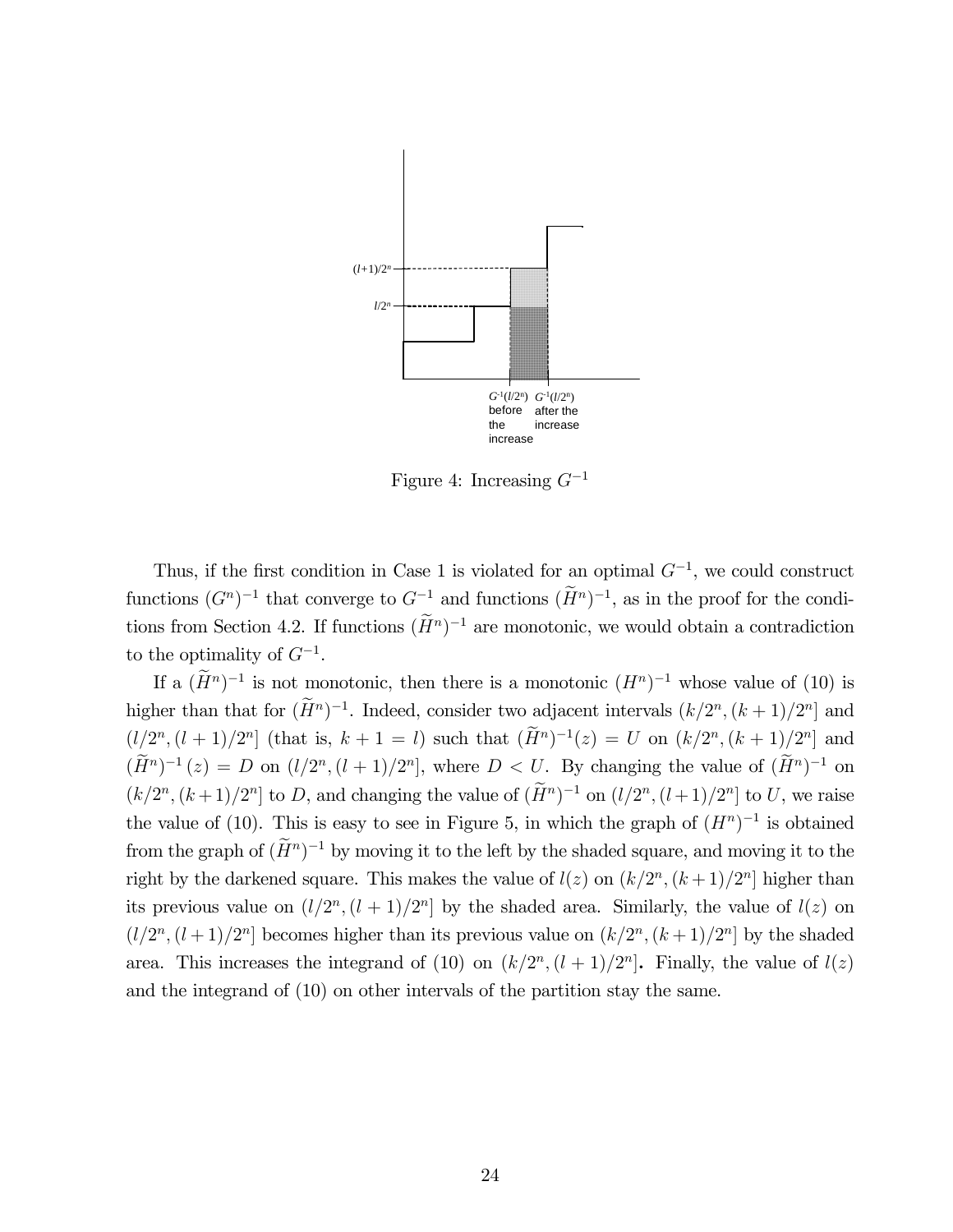

Figure 5: Making  $(H<sup>n</sup>)<sup>-1</sup>$  monotonic

For the second condition in Case 1, notice that the inequality  $(c^{-1})'(l(z))z - \int_z^1 (c^{-1})'(l(r))dr \ge$  $\lambda$  for  $z > z_{\text{max}}$  reduces to  $(c^{-1})'(l(1))(2z_{\text{max}} - 1) \ge \lambda$  by taking the limit as z tends to  $z_{\text{max}}$ . For Case 2, notice that the left-hand side of (11) for  $z = z_{\text{min}}$  is equal to  $(c^{-1})'(0)z_{\text{min}}$  – For Case 2, notice that the left-hand side of (11) for  $z = z_{\text{min}}$  is equal to  $(c^{-1})'(0)z_{\text{min}} - \int_{z_{\text{min}}}^1 (c^{-1})'(l(r))dr$ , and the limit of the left-hand side of (11) as z tends to  $z_{\text{max}}$  is  $(c^{-1})'(l)z_{\text{max}} - \int_{l}^{l} (c^{-1})'($  $z_{\text{max}}(c^{-1})'(l(r))dr$ . This yields the condition in Case 2, as  $z_{\text{min}} = z_{\text{max}}$ .

**Proof of Proposition 8.** Notice that by (11) and the first part of (12), and the assumption that  $(c^{-1})'$  is decreasing, we have that

$$
(c^{-1})'(0)z_{\min} - \int_{z_{\min}}^{1} (c^{-1})'(l(r))dr = \lambda.
$$
 (14)

Let  $z_{\min}^m$ ,  $z_{\max}^m$ , and  $\lambda^m$  denote  $z_{\min}$ ,  $z_{\max}$ , and  $\lambda$  for a given m. As argued in the proof of Proposition 7,  $z_{\text{min}}^m < z_{\text{max}}^m$  for all m. We claim that  $\lambda^m$  weakly increases with m. Suppose to the contrary that  $\lambda^{m'} > \lambda^{m''}$  for some  $m' < m''$ .

By (14),  $z_{\min}^{m'} > z_{\min}^{m''}$ . In particular, we have (a):  $(G_{\max}^{m'})^{-1}(z) = 0 \le (G_{\max}^{m''})^{-1}(z)$  for all  $z \leq z_{\min}^{m'}$ , and the inequality is strict for  $z \in (z_{\min}^{m''}, z_{\min}^{m'})$ . By (11) and the fact that the left-hand side of (11) is decreasing in  $G^{-1}(z)$ , we have (b):  $(G_{\text{max}}^{m'})^{-1}(z) \leq (G_{\text{max}}^{m'})^{-1}(z)$ for all  $z \in (z_{\min}^{m'}$ ,  $\min\{z_{\max}^{m'} , z_{\max}^{m''}\}]$ . If  $z_{\max}^{m'} \geq z_{\max}^{m''}$ , then we have (c):  $(G_{\max}^{m'})^{-1}(z) \leq m' <$  $(G_{\text{max}}^{m''})^{-1}(z) = m''$  for  $z > \min\{z_{\text{max}}^{m'}, z_{\text{max}}^{m''}\}$ . If  $z_{\text{max}}^{m'} < z_{\text{max}}^{m''} \leq 1$ , then  $(c^{-1})'(l'(1)) (2z_{\text{max}}^{m'} -$ 1)  $\geq \lambda^{m'}$  (by the second part of (12)). But (11) implies that  $(c^{-1})'\left(l''\left(z_{\text{max}}^{m'}\right)\right)(2z_{\text{max}}^{m'}-1)$ 1)  $\leq \lambda^{m''}$ . Thus,  $l''(z_{\text{max}}^{m'}) \geq l'(1)$ , and this is possible only when (c) is satisfied (except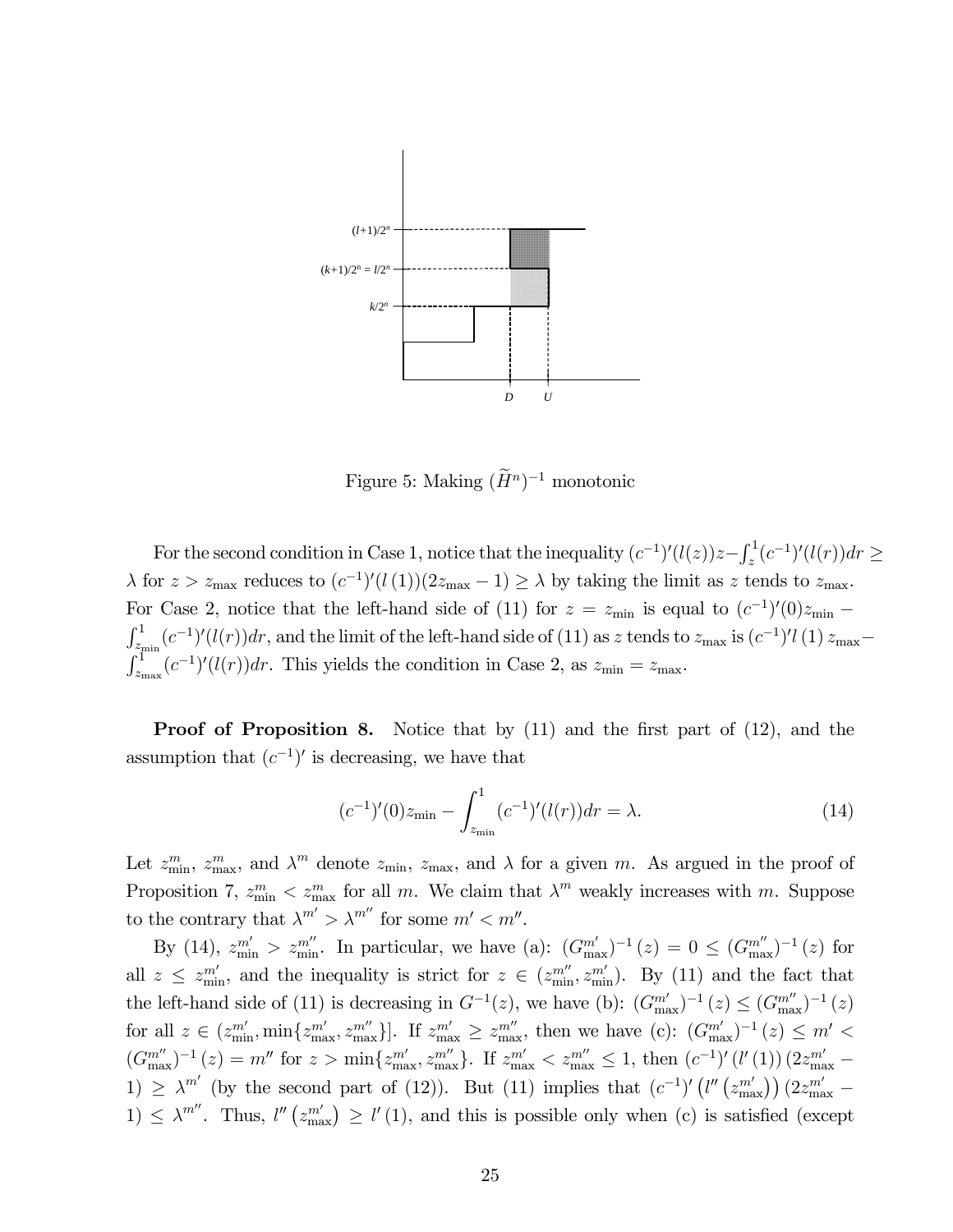$(G_{\text{max}}^{m''})^{-1}(z) \leq m''$ ). Now, (a), (b), and (c) imply that the budget constraint cannot be satisfied with equality by both  $G_{\text{max}}^{m'}$  and  $G_{\text{max}}^{m''}$ , which completes the argument.

Notice now that  $\lambda^m$  converges to some  $\lambda$  as m diverges to infinity, because otherwise the condition  $(c^{-1})' (l(1)) (2z_{\text{max}}^m - 1) \geq \lambda^m$  would be violated. Thus,  $G_{\text{max}}^m$  converges to a distribution G. This G may have an atom only at 0, because otherwise the budget constraint would be violated for sufficiently large  $m^{26}$ 

**Proof of the claim from Section 6.** To formalize the problem, we consider the prize structure that maximizes the expected aggregate effort of the fraction  $\varepsilon$  of the players with the highest efforts. We then take  $\varepsilon$  to 0. For any  $\varepsilon$ , it is straightforward to show that the optimal prize distribution in the limit setting approximates the optimal prize structures in large contests. Thus, it suffices to consider the optimal prize distributions in the limit setting.

In this setting, we known that the measure  $\varepsilon$  of agents with the highest efforts are those with the highest types, i.e., those with types x for which  $F(x) \geq 1 - \varepsilon$ . Consider first linear costs, i.e.,  $U(x, y, t) = xh(y) - t$ . From (2) we obtain that the aggregate effort of the measure  $\varepsilon$  of the agents with the highest efforts are  $\int_{x^*}^1 (xh(y^A(x)) - \int_0^x h(y^A(z)) dz) f(x) dx$ , where  $F(x^*)=1-\varepsilon$ . From this, it is clear that setting  $y^A(x) = G^{-1}(F(x)) = 0$  for  $x < x^*$  is optimal. We can therefore rewrite the target function as  $\int_{x^*}^1 (xh(y^A(x)))$  $x < x^*$  is optimal. We can therefore rewrite the target function as  $\int_{x^*}^x (xh(y^*) (x)) dx$ .<br>  $\int_{x^*}^x h(y^A(z)) dz f(x) dx$ . From this, it is easy to see that for sufficiently small  $\varepsilon$  it is optimal to set  $y^A(x) = G^{-1}(F(x)) = 1$  for  $x \geq x^*$ . Indeed, changing the order of integration gives  $\int_{x^*}^1 h(y^A(x))(xf(x) - (1 - F(x)))dx$ , so increasing  $y^A(x)$  slightly increases the integrand by at least  $h'(y^A(x))(xf(x)-\varepsilon)$ , and  $f(x)$  is assumed continuous and positive on [0, 1] and is therefore bounded away from 0.

Now consider non-linear costs, i.e.,  $U(x, y, t) = xh(y) - c(t)$ . It is again optimal to set  $y^A(x) = G^{-1}(F(x)) = 0$  for  $x < x^*$ , so we can again rewrite the target function as  $\int_{x^*}^1 c^{-1}(xh(y^A(x)) - \int_{x^*}^x h(y^A(z))dz) f(x) dx$ . Assuming that (the positive and continuous)  $(c^{-1}(z))'$  lies in an interval  $[L, H], L > 0$ , for z in  $[0, h(1)]$ , we can apply the same intuition and conclude that for sufficiently small  $\varepsilon$  it is optimal to set  $y^A(x) = G^{-1}(F(x)) = 1$  for  $x \geq x^*$ . This is because increasing  $y^A(x)$  slightly increases the target function by at least  $h'\left(y^A\left(x\right)\right)(xf\left(x\right)L-\varepsilon H).$ 

 $26$ See footnote 25.